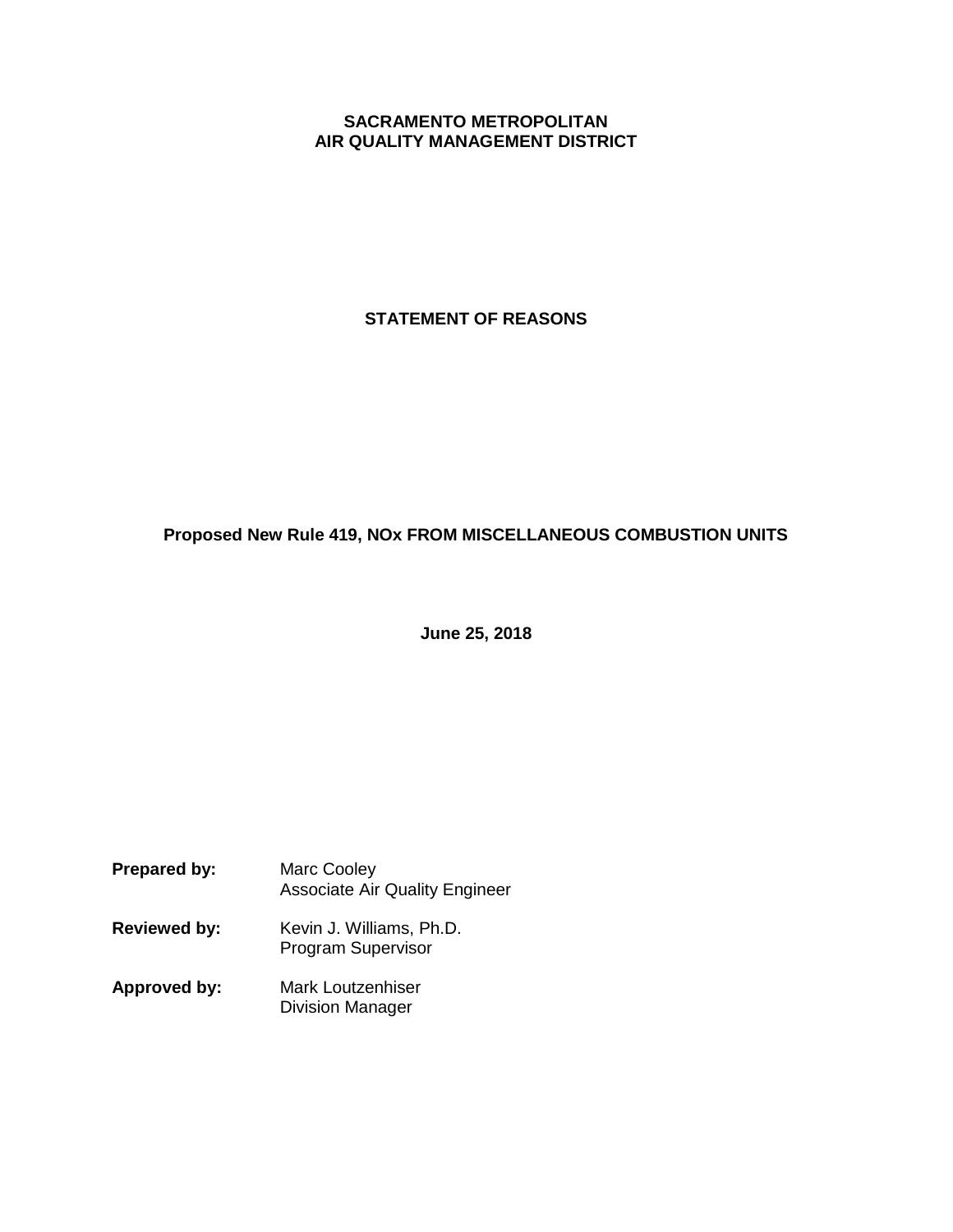# TABLE OF CONTENTS

| APPENDIX B: COMPARISION OF PROPOSED RULE REQUIREMENTS WITH OTHER AIR |
|----------------------------------------------------------------------|
|                                                                      |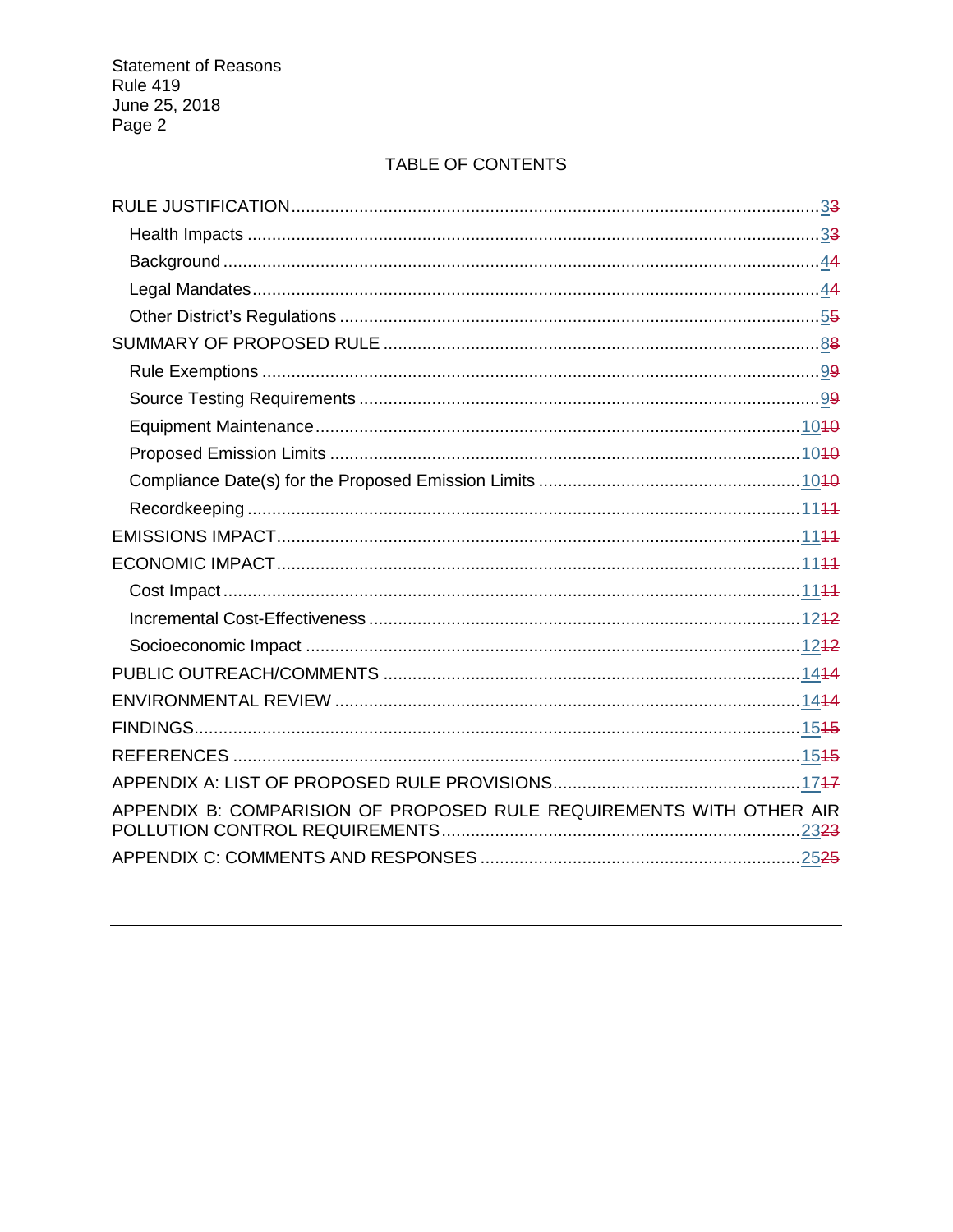# **RULE JUSTIFICATION**

## **Health Impacts**

The District is currently designated as a nonattainment area for both the state and federal ozone standards. Ground level ozone is a secondary pollutant formed from photochemical reactions of nitrogen oxides (NOx) and volatile organic compounds (VOC) in the presence of sunlight. Ozone is a strong irritant that adversely affects human health and damages crops and other environmental resources. As documented by the U.S. Environmental Protection Agency (EPA) in the most recent science assessment for ozone<sup>1</sup>, both short-term and long-term exposure to ozone can irritate and damage the human respiratory system, resulting in:

- reproductive and developmental effects, such as low birth weight from long to exposure to ozone;
- decreased lung function;
- development and aggravation of asthma;
- increased risk of cardiovascular problems such as heart attacks and strokes;
- central nervous system affects, such as memory and sleep patterns;
- increased hospitalizations and emergency room visits; and
- premature deaths.

The District is also designated as a nonattainment area for the federal health standards for PM2.5<sup>2</sup> and state PM10 health standards<sup>3</sup>. Health studies reviewed by the EPA have linked exposure to particulate matter, especially fine particles, to several significant health problems, including:

- increased respiratory symptoms, such as irritation of the airways, coughing, or difficulty breathing;
- decreased lung function;
- aggravated asthma;
- development of chronic bronchitis;
- irregular heartbeat:
- nonfatal heart attacks,
- premature death in people with heart or lung disease; and
- increased risk of cardiovascular and cerebrovascular events in post-menopausal women.

Since NOx is a precursor to both ozone and particulate matter, one of the strategies to control ozone, PM2.5, and PM10 pollution is to reduce NOx emissions from existing stationary sources.

<sup>&</sup>lt;sup>1</sup> "Integrated Science Assessment for Ozone and Related Photochemical Oxidants," U.S. EPA, February 2013, Table 2-1.

<sup>2</sup> In 2017, EPA found that the District attained the 2006 24 hour PM2.5 NAAQS by the attainment date of December 31, 2015 (82 FR 21711). However, EPA has not yet redesignated the area to attainment, pending submission and EPA approval of a Maintenance/Implementation Plan and Redesignation Request.

<sup>3</sup> Title 17, California Code of Regulations, Section 60205.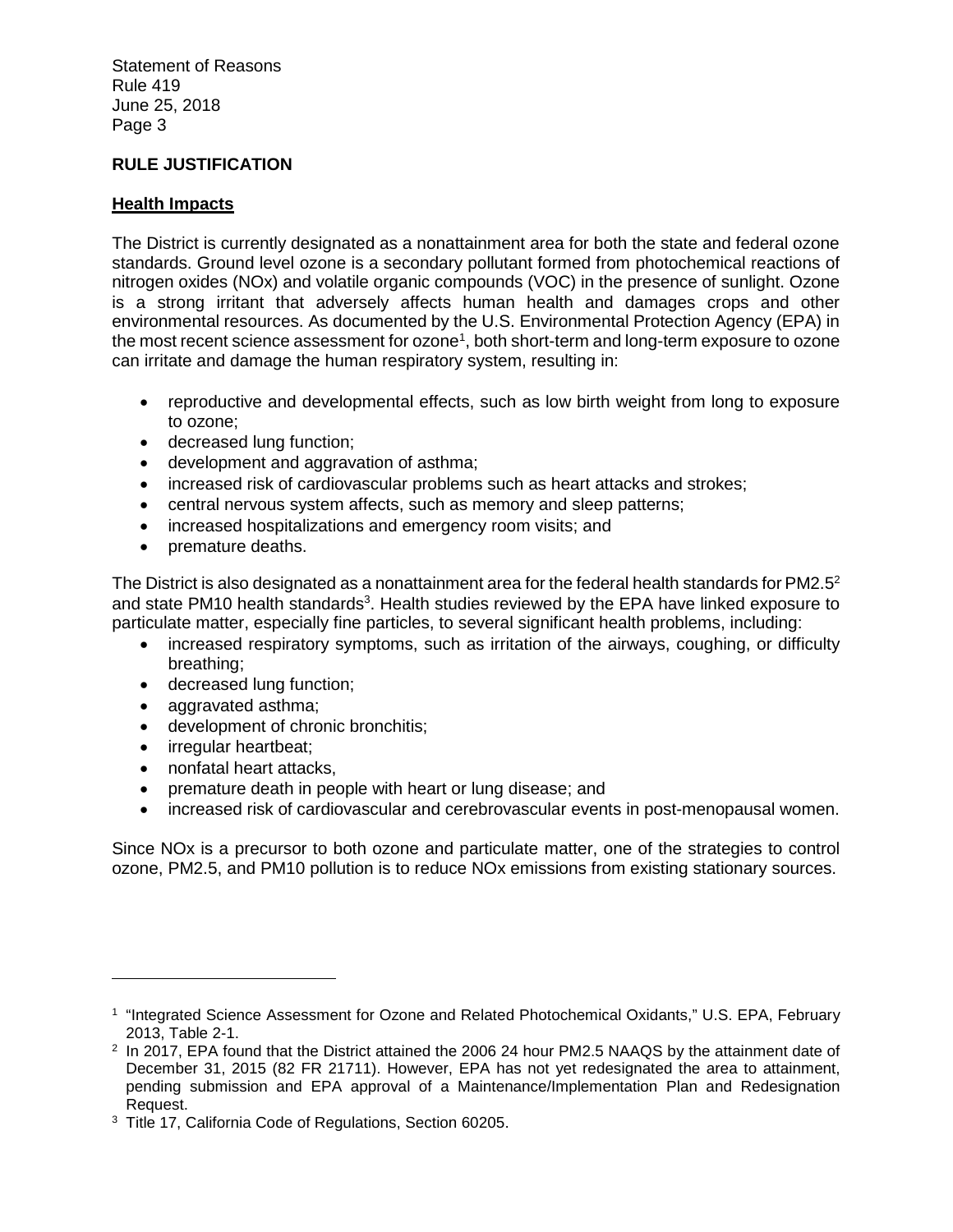#### **Background**

There are several District Regulation 4 prohibitory rules that limit NOx emissions from specific combustion units, such as boilers, turbines, and internal combustion engines. However, there are other types of combustion units that are not subject to NOx emission limits contained in any current District rule. These miscellaneous combustion units include dehydrators, dryers, heaters, and ovens.

Staff is proposing Rule 419, NOx from Miscellaneous Combustion Units, to establish NOx and CO emission limits for these miscellaneous combustion units. The rule applies to units with a total rated heat input of 2 million British thermal units per hour (MMBtu/hr) or greater that are located at a major stationary source of NOx. The rule will require the owners or operators of subject units to demonstrate compliance with the emission limits within three months after the date of adoption of the rule.

The proposed standards have been shown to be feasible in the San Joaquin Valley Unified Air Pollution Control District (SJVUAPCD), the South Coast Air Quality Management District (SCAQMD), and the Ventura County Air Pollution Control District (VCAPCD).

#### **Legal Mandates**

Federal Mandates: The District is designated as a "severe" nonattainment area for the 2008 federal 8-hour ozone standard. The Clean Air Act (CAA), Section 172(c)(1), specifies that State Implementation Plans (SIPs) for nonattainment areas must include "reasonably available control measures" (RACM), including "reasonably available control technology" (RACT), for sources of emissions. EPA defines RACT as "the lowest emission limitation that a particular source is capable of meeting by the application of control technology that is reasonably available considering technological and economic feasibility<sup>4</sup>." Section 182(b)(2)(C) of the CAA provides that for nonattainment areas classified as "moderate" or worse, states must revise their SIPs to include RACT for all major stationary sources of VOC. CAA Section 182(f)(1) extends the RACT requirements to all major stationary sources of NOx.

On March 23, 2017, the District's Board of Directors approved a plan document, known as a "RACT SIP<sup>5</sup> ," that was subsequently submitted to EPA as a revision to the SIP. The RACT SIP is required to demonstrate that the District's rules implement RACT emission standards as they relate to the 2008 ozone air quality standard. The analysis identified a deficiency in the District's implementation of RACT at major stationary sources of NOx; namely, there is no District rule that establishes RACT emission limits for natural gas-fired ovens at such sources. To remedy this deficiency, the District committed to adopt a rule that meets the RACT requirements for natural gas-fired ovens at major stationary sources of NOx and submit the rule to EPA for approval into the SIP. Proposed Rule 419 will meet RACT and correct the District's RACT deficiency for major stationary sources of NOx.

<sup>4</sup> 44 FR 53761, September 17, 1979.

<sup>5</sup> Sacramento Metropolitan Air Quality Management District. *Demonstration of Reasonably Available Control Technology for the 2008 Ozone NAAQS (RACT SIP)*. Sacramento, CA: January 23, 2017.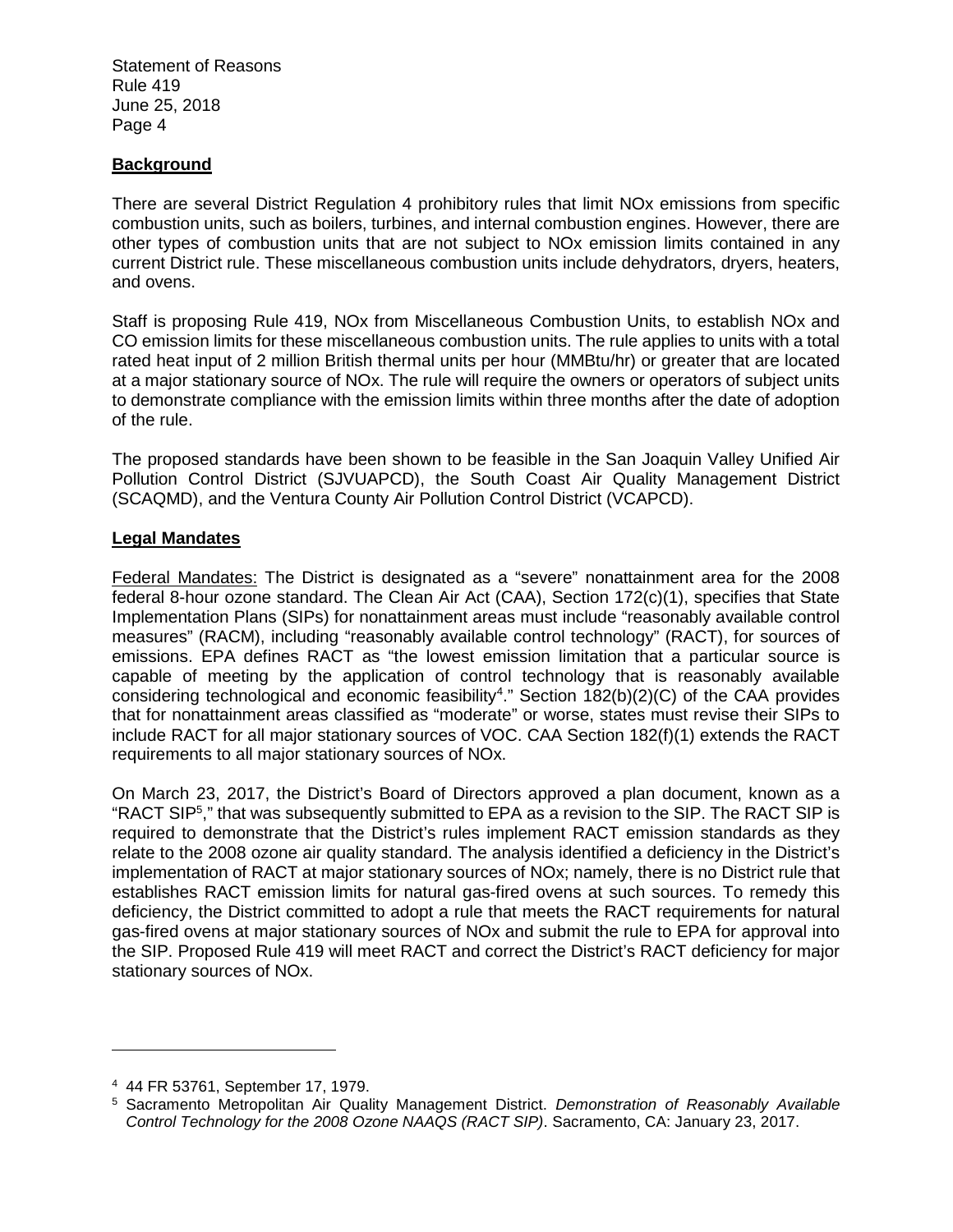State Mandates: The District is designated "serious" nonattainment for the state ozone standard. The California Clean Air Act requires areas with this designation to adopt certain control measures, including:

- California Health and Safety Code (CHSC) Section 40919 requires districts designated serious nonattainment for ozone to adopt Best Available Retrofit Control Technology (BARCT) for all existing permitted sources. BARCT means an emission limitation that is based on the maximum degree of reduction achievable, taking into account environmental, energy, and economic impacts by each class or category of sources $6$ .
- CHSC Section 40914 requires a district to adopt "all feasible measures" if it is unable to achieve at least a 5% annual reduction in district wide emissions.
- Transport Mitigation Emission Control Requirements: Title 17, Section 70600 of the California Code of Regulations requires that districts within the areas of origin of transported air pollutants, as identified in Section 70500(c), include sufficient emission control measures (including "all feasible measures" and BARCT) in their attainment plans for ozone to mitigate the impact of pollution sources within their jurisdictions on ozone concentrations in downwind areas commensurate with the level of contribution. An upwind district must comply with the transport mitigation planning and implementation requirements set forth in this section regardless of its attainment status, unless the upwind district complies with the requirements of Section 706017.

Proposed Rule 419 will apply only to equipment located at major stationary sources of NOx and is intended to meet the federal RACT requirements. It is imperative that the District remedy the RACT deficiency in a timely manner to avoid adverse EPA actions. The proposed rule establishes emissions standards that are similar to those currently in effect in SJVUAPCD, SCAQMD, and VCAPCD.

The rules for miscellaneous combustion equipment in SJVUAPCD, SCAQMD, and VCAPCD also apply to units at non-major stationary sources and to additional equipment types. At a public workshop on June 5, 2018, Staff presented a proposal for Rule 419 with broader applicability that, in addition to the current proposal, would have included miscellaneous combustion equipment with a total rated heat input capacity of 5 million Btu per hour or greater when not located at a major stationary source of NOx. Staff received comments from the public workshop that raised technical issues with some of the equipment located at these smaller sources, and additional time will be needed to address these comments. Staff will consider future amendments to Rule 419 to meet the BARCT and all feasible measure mandates.

## **Other District's Regulations**

Rules with emissions standards similar to proposed Rule 419 have been adopted by SCAQMD (Rule 1147), SJVUAPCD (Rule 4309), and VCAPCD (Rule 74.34).

<sup>6</sup> CHSC §40406.

 $<sup>7</sup>$  The district must prepare a transport mitigation plan that shows the emissions from the source do not</sup> contribute to ozone violations in any downwind area, emission reductions from the sources are not needed to attain an ozone standard in any downwind area, the district is implementing an alternative emissions reduction strategy, or the most recent transport assessment shows that the transport impact is inconsequential.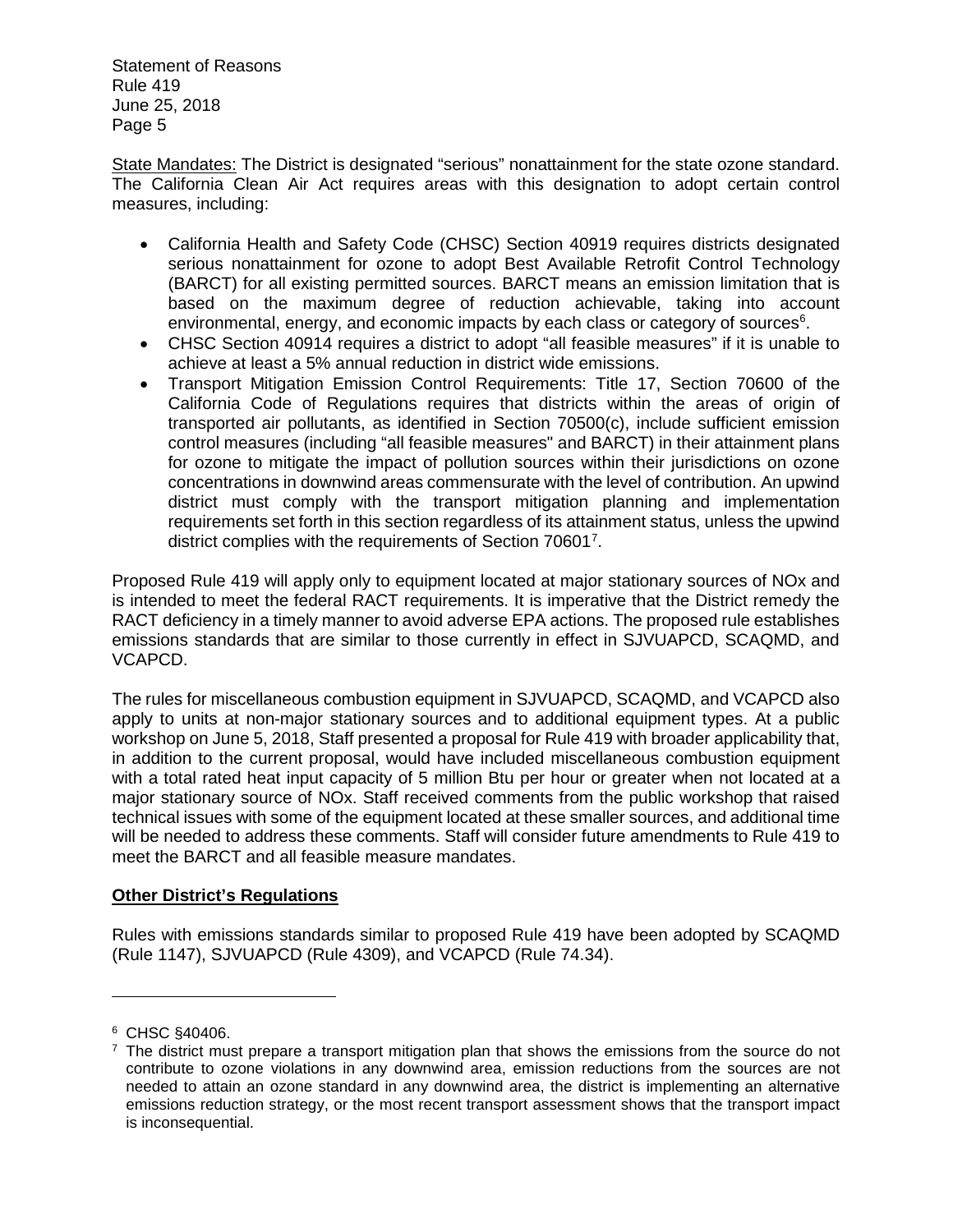# SJVUAPCD Rule 4309 – Dryers, Dehydrators, and Ovens

SJVUAPCD Rule 4309 was adopted in December 2005 and applies only to units that have a total rated heat input of 5 MMBtu/hr or greater. The rule sets NOx and CO emission limits for gaseous and liquid fueled dryers, dehydrators, and ovens. The emission standards are shown in Table 1. NOx and CO concentration limits in Rule 4309 are given at 19% O<sub>2</sub>. Table 1 also shows the equivalent concentrations at  $3\%$  O<sub>2</sub> so that they can be compared to Rule 419.

| TABLE 1: SJVUAPCD Rule 4309 NOx and CO Limits                                   |                   |                                                                                                  |                                                                                        |                   |  |
|---------------------------------------------------------------------------------|-------------------|--------------------------------------------------------------------------------------------------|----------------------------------------------------------------------------------------|-------------------|--|
| <b>Equipment Category</b>                                                       |                   | <b>NO<sub>x</sub></b> Emission Limit<br>ppmv @ 19% O <sub>2</sub><br>(ppmv @ 3% O <sub>2</sub> ) | <b>CO Emission Limit</b><br>ppmv @ 19% O <sub>2</sub><br>(ppmv $@3\%$ O <sub>2</sub> ) |                   |  |
|                                                                                 | Gaseous           | Liquid                                                                                           | Gaseous                                                                                | Liquid            |  |
|                                                                                 | <b>Fuel Fired</b> | <b>Fuel Fired</b>                                                                                | <b>Fuel Fired</b>                                                                      | <b>Fuel Fired</b> |  |
| <b>Asphalt Manufacturing Operation</b>                                          | 4.3               | 12.0                                                                                             | 42                                                                                     | 64                |  |
|                                                                                 | $(-40)$           | (~110)                                                                                           | (~390)                                                                                 | (~590)            |  |
| Milk, Cheese, and Dairy Processing <                                            | 3.5               | 3.5                                                                                              | 42                                                                                     | 42                |  |
| 20 MMBtu/hr                                                                     | $(-32)$           | (~32)                                                                                            | (~390)                                                                                 | (~390)            |  |
| Milk, Cheese, and Dairy Processing ≥                                            | 5.3               | 5.3                                                                                              | 42                                                                                     | 42                |  |
| 20 MMBtu/hr                                                                     | $-49$             | $-49$                                                                                            | (~390)                                                                                 | (~390)            |  |
| Other<br>(dryers,<br>processes<br>dehydrators, or ovens) not described<br>above | 4.3<br>(~40)      | 4.3<br>$(-40)$                                                                                   | 42<br>(~390)                                                                           | 42<br>(~390)      |  |

## SCAQMD Rule 1147 – NOx Reductions from Miscellaneous Sources

SCAQMD Rule 1147, last amended in July 2017, applies to all permitted units regardless of the size of the equipment, but an exemption is provided for small units operating for a limited number of hours. The rule regulates NOx emissions from gaseous and liquid fueled combustion equipment that is subject to permit but is not subject to emission standards under any other SCAQMD rule. The emission standards are shown in Table 2.

| TABLE 2: SCAQMD Rule 1147 NOx Limits           |                                                                         |            |                |  |  |
|------------------------------------------------|-------------------------------------------------------------------------|------------|----------------|--|--|
| <b>Equipment Category</b>                      | <b>NO<sub>x</sub></b> Limit<br>ppmv $@3\%$ O <sub>2</sub><br>(Ib/MMBtu) |            |                |  |  |
|                                                | <b>Process Temperature</b>                                              |            |                |  |  |
|                                                | ≤ 800 °F                                                                | > 800 °F & | $\geq$ 1200 °F |  |  |
|                                                |                                                                         | < 1200 °F  |                |  |  |
| <b>Asphalt Manufacturing Operation</b>         | 40                                                                      | 40         |                |  |  |
| Afterburner, Degassing Unit, Remediation       | 60                                                                      | 60         | 60             |  |  |
| Unit, Thermal Oxidizer, Catalytic Oxidizer, or | (0.073)                                                                 | (0.073)    | (0.073)        |  |  |
| Vapor Incinerator <sup>1</sup>                 |                                                                         |            |                |  |  |
| Crematory or Incinerator                       | 60                                                                      | 60         | 60             |  |  |
|                                                | (0.073)                                                                 | (0.073)    | (0.073)        |  |  |
| Dual- or Multi-Chamber Burn-off Furnace,       | 60                                                                      | 60         | 60             |  |  |
| Burnout Oven, Incinerator or Crematory with    | (0.073)                                                                 | (0.073)    | (0.073)        |  |  |
| <b>Integrated Afterburner</b>                  |                                                                         |            |                |  |  |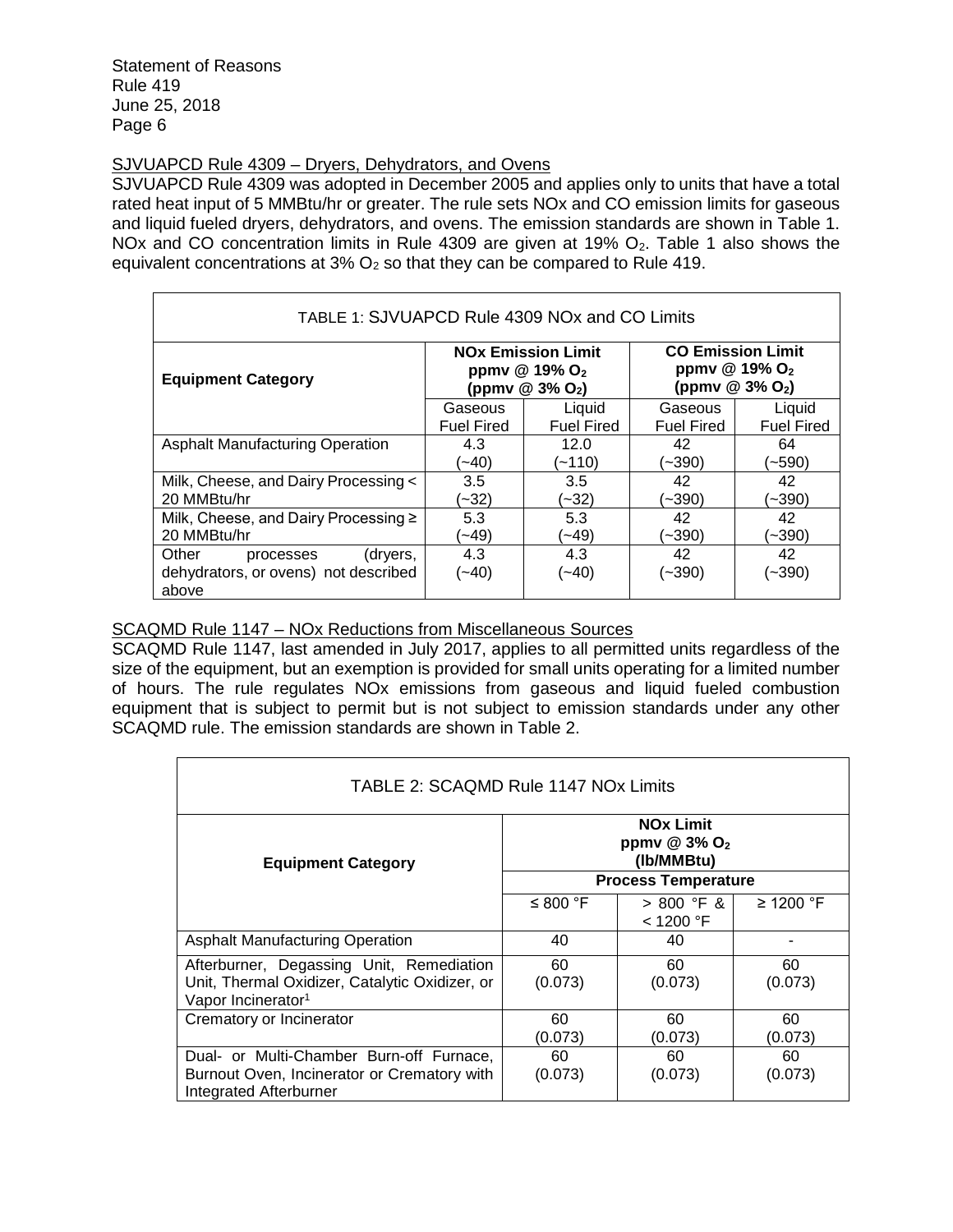$\Gamma$ 

| <b>Equipment Category</b>                                                                                                 | <b>NO<sub>x</sub></b> Limit<br>ppmv $@3\%$ O <sub>2</sub><br>(Ib/MMBtu) |                                                         |                |  |
|---------------------------------------------------------------------------------------------------------------------------|-------------------------------------------------------------------------|---------------------------------------------------------|----------------|--|
|                                                                                                                           | ≤ 800 °F                                                                | <b>Process Temperature</b><br>$> 800$ °F &<br>< 1200 °F | $\geq$ 1200 °F |  |
| Evaporator, Fryer, Heated Process Tank, or<br>Parts Washer                                                                | 60<br>(0.073)                                                           | 60<br>(0.073)                                           |                |  |
| Metal Heat Treating, Metal Melting Furnace,<br>Metal Pot, Tar Pot                                                         | 60<br>(0.073)                                                           | 60<br>(0.073)                                           | 60<br>(0.073)  |  |
| Oven, Dehydrator, Dryer, Heater, Kiln,<br>Calciner, Cooker, Roaster, Furnace, or<br><b>Heated Storage Tank</b>            | 30<br>(0.036)                                                           | 30<br>(0.036)                                           | 60<br>(0.073)  |  |
| Make-Up Air Heater or other Air Heater<br>located outside of building with temperature<br>controlled zone inside building | 30<br>(0.036)                                                           |                                                         |                |  |
| Tenter Frame or Fabric or Carpet Dryer                                                                                    | 30<br>(0.036)                                                           |                                                         |                |  |
| Other unit or process temperature                                                                                         | 30<br>(0.036)                                                           | 30<br>(0.036)                                           | 30<br>(0.036)  |  |
| All liquid fuel-fired units                                                                                               | 40<br>(0.053)                                                           | 40<br>(0.053)                                           | 60<br>(0.080)  |  |

VCAPCD Rule 74.34 – NOx Reductions from Miscellaneous Sources

VCAPCD Rule 74.34 regulates NOx and CO emissions from dryers, furnaces, heaters, incinerators, kilns, ovens, and duct burners. The rule was adopted in December 2016 with an effective date of July 1, 2018. VCAPCD adopted Rule 74.34 as an "all feasible measure" to help attain the state ambient air quality standards. The rule applies to units with a total rated heat input of 5 MMBtu/hr or greater. The NOx emission standards of Rule 74.34 are shown in Table 3. CO emissions from any unit subject to this rule may not exceed 400 ppmv at  $3\%$  O<sub>2</sub> (0.30 lb/MMBtu heat input)

| TABLE 3: VCAPCD Rule 74.34 NOx limits                                       |                                                              |  |  |
|-----------------------------------------------------------------------------|--------------------------------------------------------------|--|--|
| <b>Equipment Category</b>                                                   | <b>NOx Limit</b><br>ppmv $@3\%$ O <sub>2</sub><br>(Ib/MMBtu) |  |  |
| Asphalt Manufacturing (Dryer)                                               | 40 (0.048)                                                   |  |  |
| Sand and Gravel Processing (Dryers)                                         | 40 (0.048)                                                   |  |  |
| Paper Products Manufacturing (Hot Air Furnace,<br>Duct Burner, Paper Dryer) | 40 (0.048)                                                   |  |  |
| Metal Heat Treating/Metal Melting Furnace                                   | 60 (0.072)                                                   |  |  |
| Kiln                                                                        | 80 (0.096)                                                   |  |  |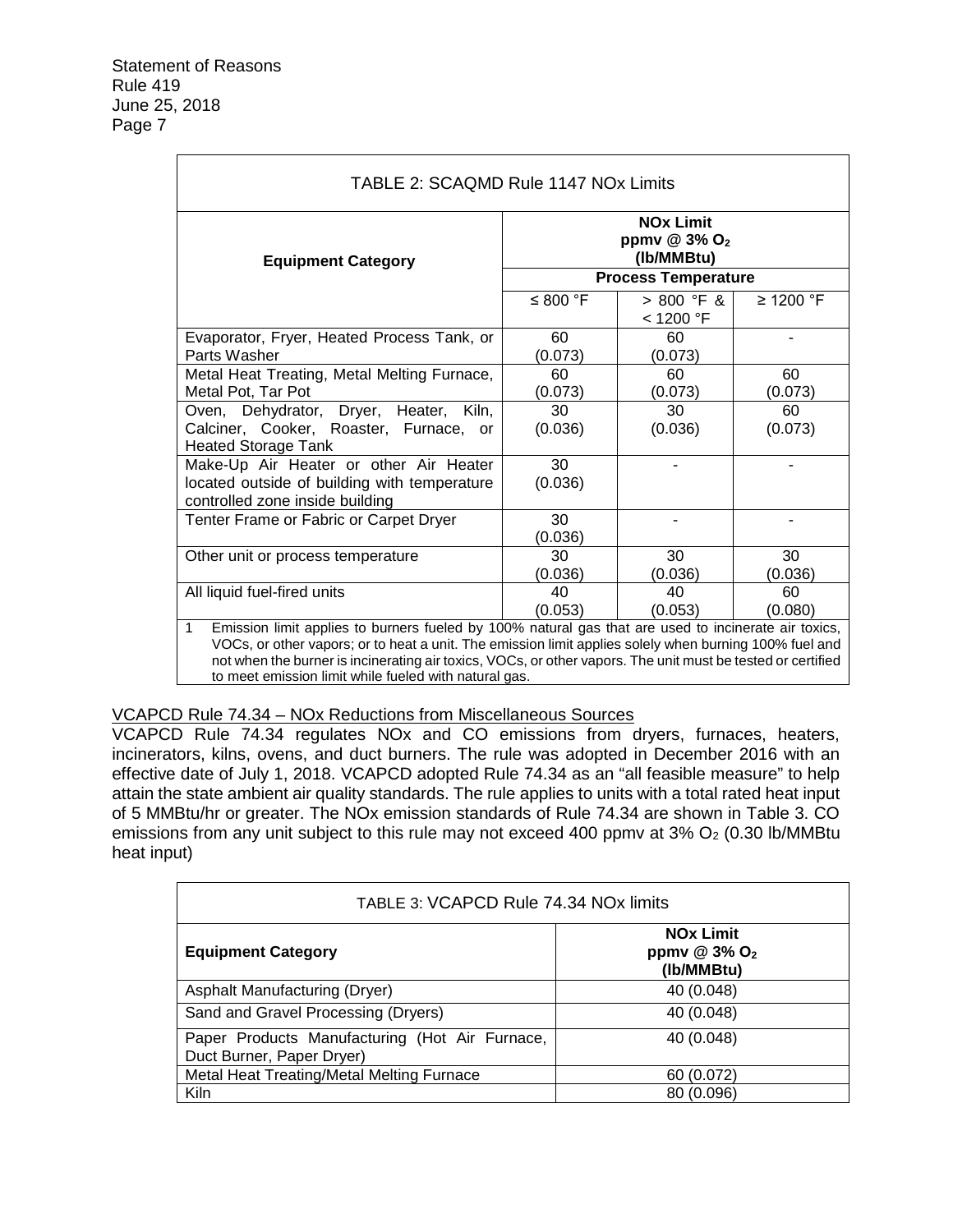| <b>Equipment Category</b>                            | <b>Process Temp</b><br>< 1200 °F | <b>Process Temp</b><br>$\geq$ 1200 °F |
|------------------------------------------------------|----------------------------------|---------------------------------------|
| Oven, Dryer (besides asphalt, sand, or paper dryer), | 30                               | 60                                    |
| Heater, Incinerator, Other Furnaces, or Other Duct   | (0.036)                          | (0.072)                               |
| Burner (Not Listed Above)                            |                                  |                                       |

Comparison with Proposed Rule 419

Table 4 compares the emission limits for units subject to proposed Rule 419 with the corresponding limits for the same equipment types in the other districts' rules.

| TABLE 4: Comparison of Proposed Rule 419 With Other Districts' Rules<br>(Emission Limits in ppmv $@$ 3% O <sub>2</sub> ) |     |                           |                                                                                                                                                       |                                    |              |                                                                                                   |     |
|--------------------------------------------------------------------------------------------------------------------------|-----|---------------------------|-------------------------------------------------------------------------------------------------------------------------------------------------------|------------------------------------|--------------|---------------------------------------------------------------------------------------------------|-----|
| <b>Proposed Rule 419</b>                                                                                                 |     | <b>SJVUAPCD Rule 4309</b> |                                                                                                                                                       | <b>SCAQMD Rule 1147</b>            |              | <b>VCAPCD Rule 74.34</b>                                                                          |     |
| Dehydrator, Dryer,<br>Heater, or Oven                                                                                    |     |                           | Corresponding Categories:<br>Corresponding Categories:<br>Other Processes (Dryers,<br>Dehydrator, Dryer, Heater,<br>Dehydrators, or Ovens)<br>or Oven |                                    |              | Corresponding Categories:<br>Oven, Dryer (besides<br>asphalt, sand, or paper<br>dryer), or Heater |     |
| NO <sub>x</sub>                                                                                                          | CO. | NO <sub>x</sub>           | CO                                                                                                                                                    | NO <sub>x</sub>                    | CO           | NO <sub>x</sub>                                                                                   | CO. |
| Gaseous Fuel<br>$30 \leq 1200$ °F);                                                                                      | 400 | $-40$                     | $-390$                                                                                                                                                | Gaseous Fuel<br>30 ( $<$ 1200 °F); | No.<br>Limit | $30 \leq 1200$ °F);<br>60 ( $\geq$ 1200 °F)                                                       | 400 |
| 60 ( $\geq$ 1200 °F)                                                                                                     |     |                           |                                                                                                                                                       | 60 ( $\geq$ 1200 °F)               |              | Duct Burner                                                                                       |     |
| Liquid Fuel<br>40 ( $<$ 1200 °F);                                                                                        |     |                           |                                                                                                                                                       | Liquid Fuel<br>40 (< 1200 °F);     |              | NO <sub>x</sub>                                                                                   | CO. |
| 60 ( $\geq$ 1200 °F)                                                                                                     |     |                           |                                                                                                                                                       | 60 ( $\geq$ 1200 °F)               |              | 40                                                                                                | 400 |

As shown in Table 4, the NOx limits in proposed Rule 419 are identical to the corresponding limits in the SCAQMD rule. The VCAPCD rule NOx limits are also identical to those in Rule 419, except the VCAPCD rule has no separate, higher limit for liquid fuel fired duct burners (which under Rule 419 can be considered heaters). The SJVUAPCD NOx limits are similar to those in Rule 419, except that the SJVUAPCD rule has no separate limits for units with process temperatures greater than or equal to 1200 °F.

## **SUMMARY OF PROPOSED RULE**

Staff is proposing new Rule 419 to satisfy federal RACT mandates and reduce emissions of NOx from miscellaneous combustion units, such as dehydrators, dryers, heaters, and ovens, located at major stationary sources of NOx. Similar requirements for these types of equipment are in effect in SJVUAPCD, SCAQMD, and VCAPCD (see previous discussion under Other District's Regulations).

Proposed Rule 419 applies to miscellaneous combustion units with a total rated heat input capacity of 2 million Btu per hour or greater that are located at a major stationary source of NOx. The rule establishes NOx and CO emission limits for specific equipment categories. New or modified units with increased emissions are additionally subject to Rule 202, NEW SOURCE REVIEW, which requires units to install Best Available Control Technology (BACT).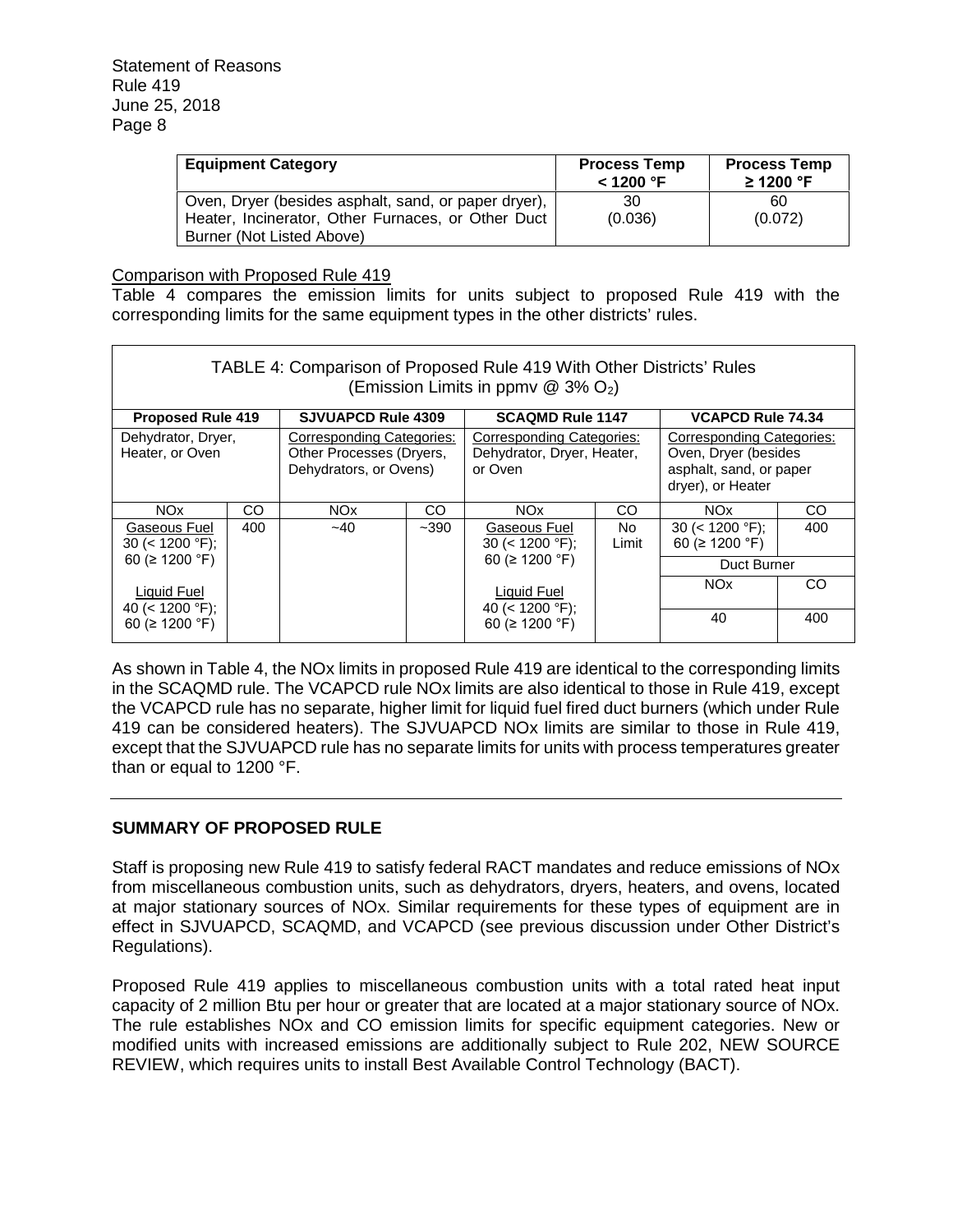The proposed emission standards have been shown to be feasible in SCAQMD, SJVUAPCD, and VCAPCD.

# **Rule Exemptions**

An exemption from Rule 419 is provided for units that are subject to requirements in another prohibitory rule. The units that are exempt from Rule 419 under this provision include boilers, some process heaters, steam generators, stationary IC engines at major stationary sources of NOx, stationary gas turbines, and water heaters.

In addition, Rule 419 contains exemptions for the following:

- Units exempt from Rule 201, GENERAL PERMIT REQUIREMENTS;
- Air pollution control devices (e.g., afterburners, catalytic oxidizers, flares, thermal oxidizers, or vapor incinerators);
- Duct burners, when upstream of and controlled by a selective catalytic reduction (SCR) add-on NOx control device;
- Any unit that is used exclusively by an electric utility to generate electricity;
- Gas flares;
- Internal combustion engines;
- Cooking units;
- Crematories:
- Dryers used in asphalt manufacturing operations;
- Furnaces:
- Incinerators;
- Kilns; and
- Roasters.

## **Source Testing Requirements**

Sections 402 and 403 establish the source testing frequency and testing protocols for Rule 419. The owner or operator of a miscellaneous combustion unit is required to conduct a source test once every second calendar year to demonstrate compliance.

Acceptable source test methods are identified in Section 501. These methods include ARB Method 100, and EPA Methods 3A, 7E, 10, and 19. Alternative test methods considered equivalent and that have been approved before the test in writing by the Air Pollution Control Officer (APCO), the California Air Resources Board (CARB), and EPA are also acceptable. The rule requirements for source testing specify that a unit should be tested in an as-found operating condition. The rule does not specify whether the unit should be operating with or without process material; however, the decision to test with or without materials should be specified by the owner or operator when submitting the source test plan pursuant to section 403. The source test runs must be conducted for three 40-minute runs unless prior written approval to conduct shorter test runs has been granted by the APCO. The APCO may grant such approval if the owner or operate demonstrates that the design of a unit prevents operation for 40 consecutive minutes.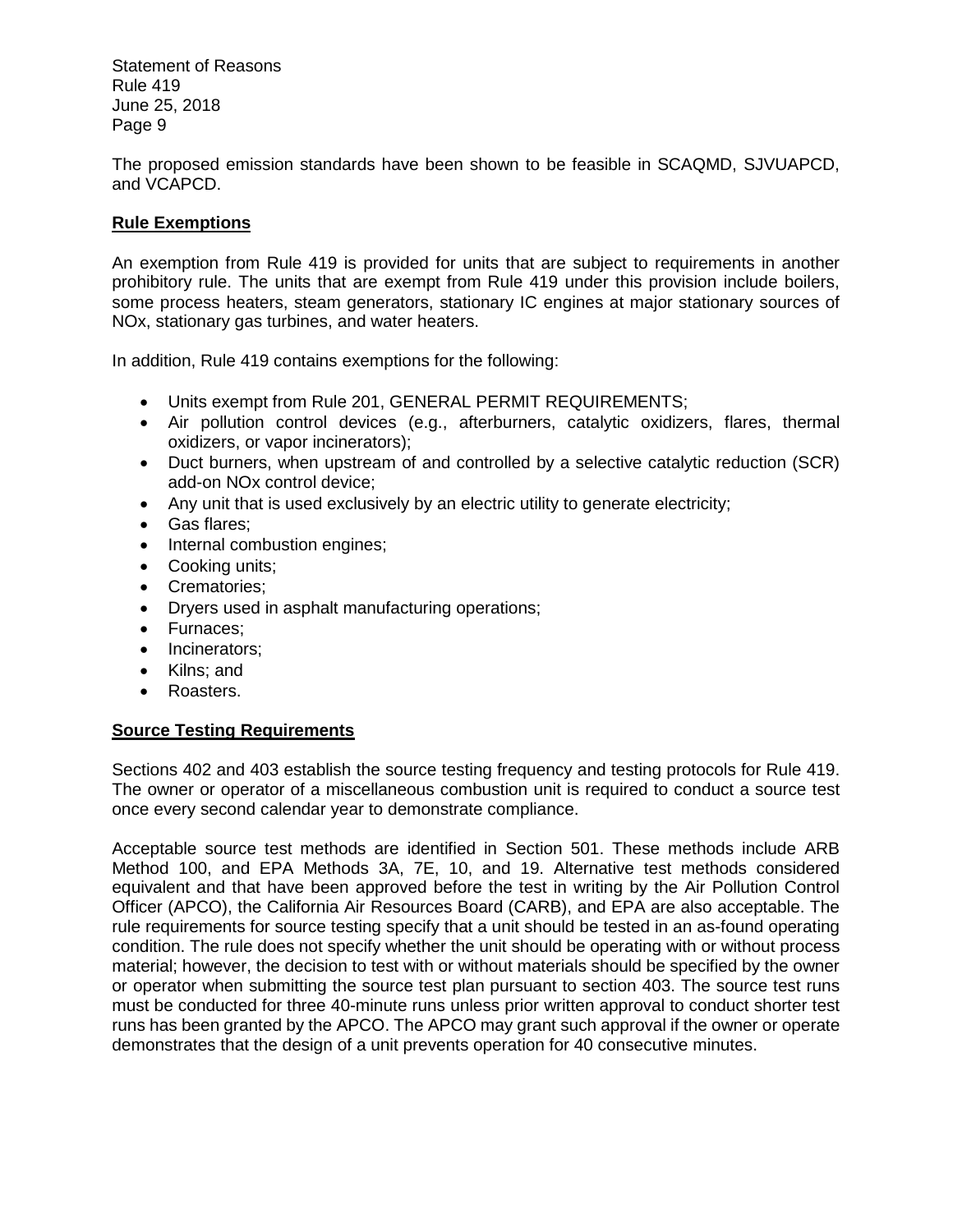As an alternative to source testing, a continuous emissions monitoring system (CEMS) may be used to demonstrate compliance with the emission limits. Requirements for the installation and operation of CEMS are included in Section 501.3.

#### **Equipment Maintenance**

Section 303 requires the owner or operator of any unit subject to Rule 419 to perform combustion system maintenance in accordance with the manufacturer's schedule and specifications as identified in the manual, or if these are not available, other written materials supplied by the manufacturer, distributor, installer, or maintenance company. Records of these maintenance activities must be maintained according to the requirements of Section 502.1.

#### **Proposed Emission Limits**

Table 5 shows the proposed NOx and CO emission limits for the miscellaneous combustion units subject to the rule.

| TABLE 5: Proposed NOx and CO Emission Limits for Miscellaneous Combustion Units |                                                                                                                                             |                |                                                           |  |
|---------------------------------------------------------------------------------|---------------------------------------------------------------------------------------------------------------------------------------------|----------------|-----------------------------------------------------------|--|
| <b>Equipment Category</b>                                                       | <b>NO<sub>x</sub></b> Limit<br>ppmv $@3\%$ O <sub>2</sub><br>(Ib/MMBtu)<br><b>Effective (see Section 401)</b><br><b>Process Temperature</b> |                | <b>CO Limit</b><br>ppmv @ 3% O <sub>2</sub><br>(Ib/MMBtu) |  |
|                                                                                 |                                                                                                                                             |                |                                                           |  |
|                                                                                 |                                                                                                                                             |                |                                                           |  |
| <b>Gaseous Fuel-Fired Equipment</b>                                             | $<$ 1200 °F                                                                                                                                 | ≥ 1200 °F      |                                                           |  |
| Dehydrator, Dryer, Heater, or Oven                                              | 30<br>(0.036)                                                                                                                               | 60<br>(0.073)  | 400<br>(0.30)                                             |  |
| <b>Liquid Fuel-Fired Equipment</b>                                              | $<$ 1200 °F                                                                                                                                 | $\geq$ 1200 °F |                                                           |  |
| miscellaneous combustion units<br>All                                           | 40                                                                                                                                          | 60             | 400                                                       |  |
| when liquid fuel-fired                                                          | (0.051)                                                                                                                                     | (0.077         | (0.31)                                                    |  |

#### **Compliance Date(s) for the Proposed Emission Limits**

For all new units, the owner or operator must conduct an initial source test and demonstrate compliance within 60 days after initial operation of the unit. New units are subject to New Source Review under Rule 202 and may be required to achieve BACT emission levels that will, at a minimum, meet the proposed rule standards. Typically, BACT emission limits are lower than those limits in source-specific prohibitory rules.

For existing units, the owner or operator must perform an initial source test and demonstrate compliance within three months after the date of adoption of the rule. Staff has identified six existing miscellaneous combustion units at a major stationary source of NOx that would become subject to the rule. These six units are permitted at compliant NOx and CO emissions limits. Two of the units have been issued Permits to Operate that do not require periodic source tests. The remaining four units have been installed under Authorities to Construct but have not yet been issued Permits to Operate. All six units would become subject to source testing requirements. The owner or operator of these units must submit a source test plan and conduct an initial source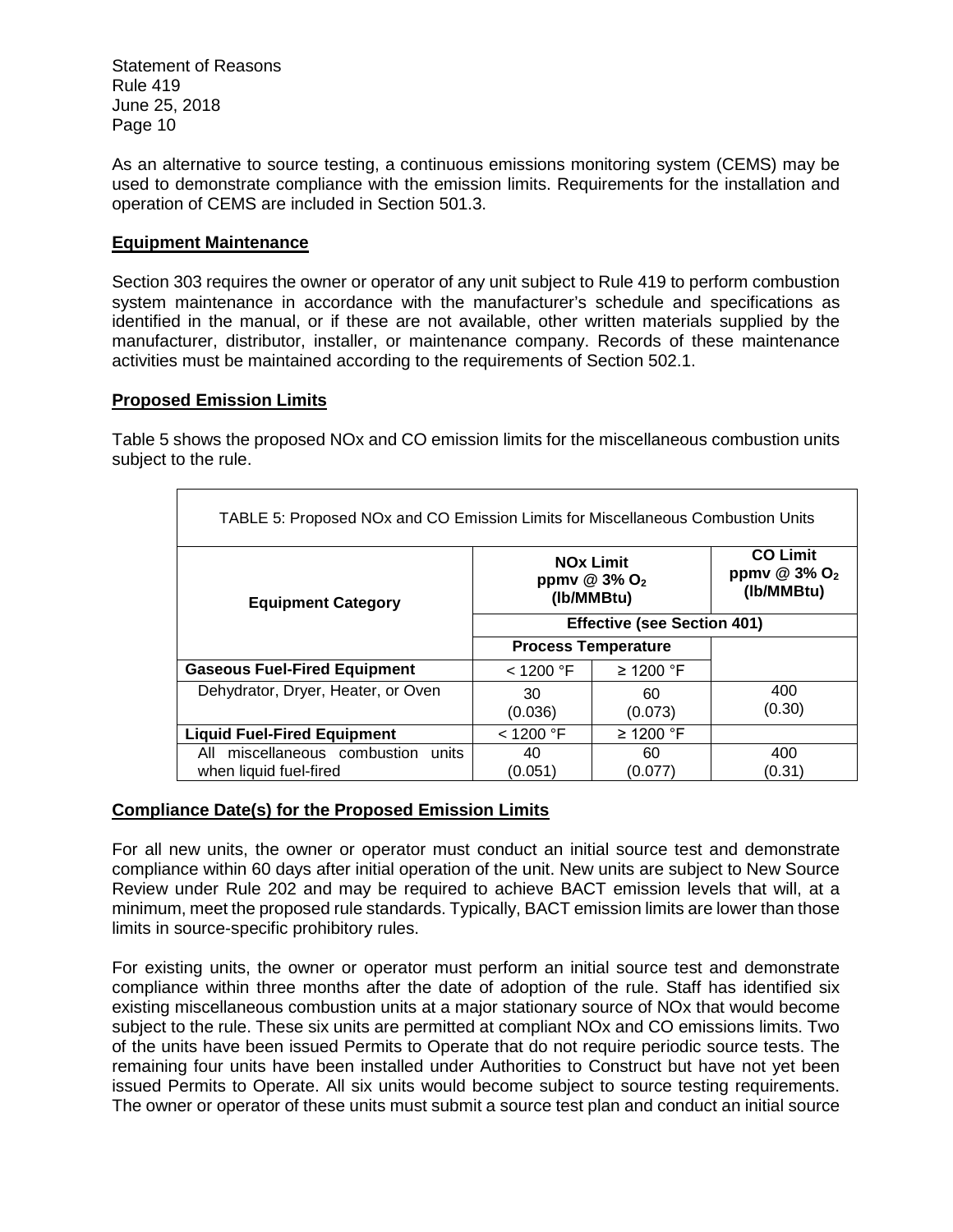test within three months after the date of adoption of the rule to demonstrate that these units are compliant, and once every second calendar year thereafter.

# **Recordkeeping**

Section 502 contains the recordkeeping requirements. The owner or operator of each affected unit must maintain on-site records of maintenance and a copy of the manufacturer's maintenance schedule and specifications in a manual or other written materials supplied by the manufacturer, distributor, installer, or maintenance company. The owner of operator must keep copies of final source test reports and all CEMS data, as applicable. All records must be maintained on site for a continuous 5-year period, consistent with other District prohibitory rules.

A detailed description of each proposed section of Rule 419 is included in Appendix A.

## **EMISSIONS IMPACT**

No emission reductions are expected from the proposed rule. The six miscellaneous combustion units that will become subject to the rule have permits with conditions that limit emissions to levels that comply with the proposed rule. The additional requirements to conduct maintenance and periodic source testing will not result in emission reductions.

## **ECONOMIC IMPACT**

## **Cost Impact**

CHSC §40703 requires that the District consider and make public its findings relating to the costeffectiveness of implementing an emission control measure. The one source affected by the proposed rule operates six miscellaneous combustion units that are in compliance with the proposed NOx and CO emission limits. The source is not currently required to conduct periodic source testing for the two units for which Permits to Operate have been issued. The other four miscellaneous combustion units have been installed under Authorities to Construct but have not yet been issued Permits to Operate. No rule compliance costs were attributed to these four units because ongoing testing requirements are normally established at the time Permits to Operate are issued. The proposed rule will require the source to conduct an initial source test for the miscellaneous combustion units and conduct continued periodic source testing once every other calendar year.

Source Testing Costs: The one source affected by the proposed rule must conduct source testing to comply with the requirements. The calculated source testing compliance costs include the District source test observation fee (\$1,864 – See Rule 301, Section 311) and the costs for the owner or operator to hire a third party to conduct source testing (\$2,500 per unit<sup>8</sup>). The total source testing cost for the two units with Permits to Operate is \$6,864 once every two years, or an average of \$3,432 per year.

<sup>8</sup> Kevin J. Williams, SMAQMD, phone conversation with Regan Best, Best Environmental. March 22, 2017.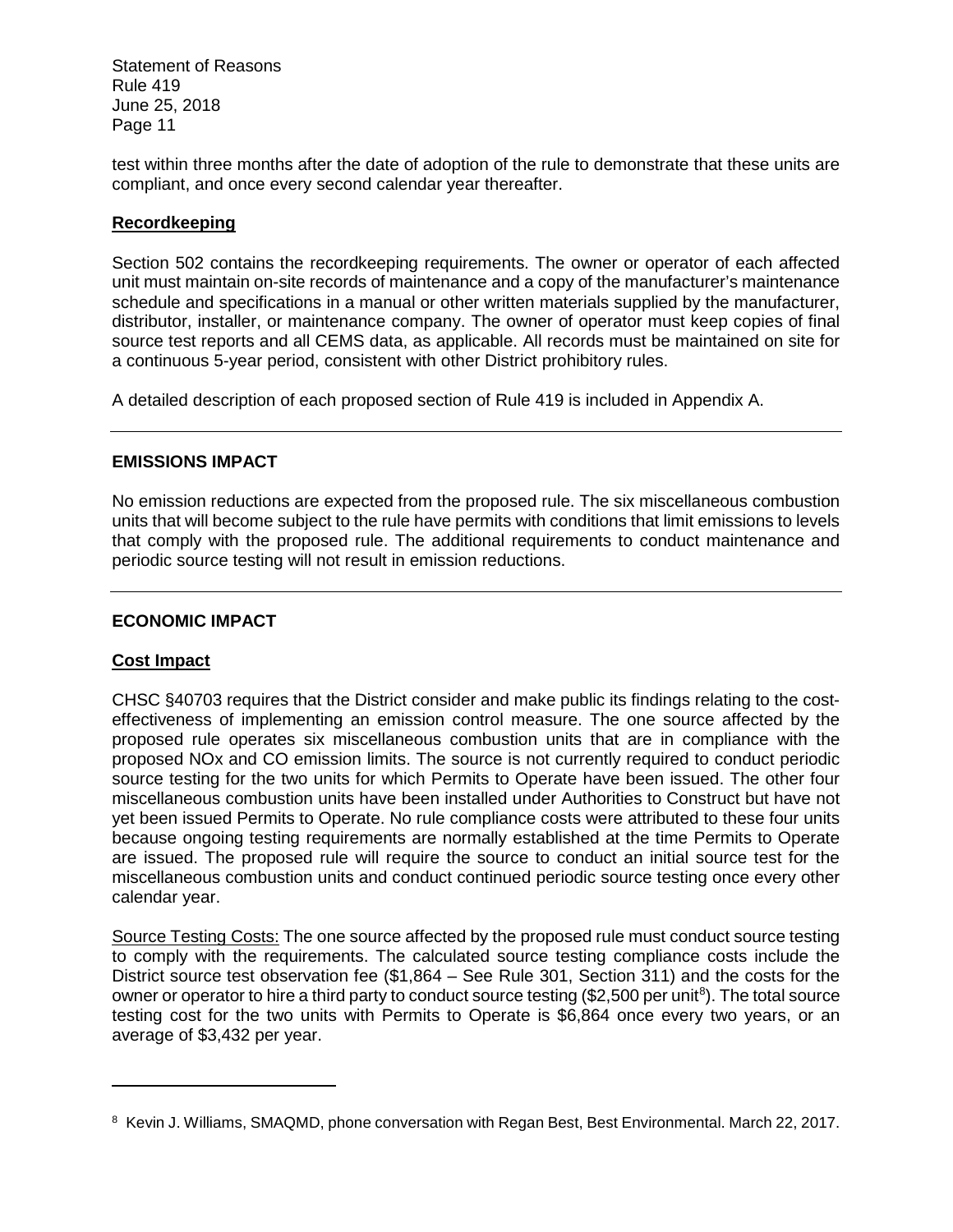**Overall Cost-Effectiveness:** No cost effectiveness was determined because no emission reductions are expected from the proposed rule.

#### **Incremental Cost-Effectiveness**

Pursuant to CHSC §40920.6(a)(3), the District is required to perform incremental costeffectiveness analysis prior to adopting requirements for BARCT or a "feasible measure" requirement pursuant to CHSC §40914. The District is required to identify one or more potential control options that achieve the emission reduction objective for the regulation. The incremental cost-effectiveness is the difference in the dollar cost divided by the emissions reduction potential "between each progressively more stringent potential control option as compared to the next, less expensive control option."

No incremental cost-effectiveness was determined because the proposal does not adopt BARCT or a "feasible measure". An incremental cost effectiveness analysis will be prepared in the future when this source category is evaluated to meet BARCT and/or all feasible measure requirements.

#### **Socioeconomic Impact**

CHSC §40728.5 requires the District to perform an assessment of the socioeconomic impacts before adopting, amending, or repealing a rule that will significantly affect air quality or emission limitations. The District Board is required to actively consider the socioeconomic impacts of the proposal and make a good faith effort to minimize adverse socioeconomic impacts.

CHSC §40728.5 defines "socioeconomic impact" to mean the following:

- 1. The type of industry or business, including small business, affected by the proposed rule or rule amendments.
- 2. The impact of the proposed rule or rule amendments on employment and the economy of the region.
- 3. The range of probable costs, including costs to industry or business, including small business.
- 4. The availability and cost-effectiveness of alternatives to the proposed rule or rule amendments.
- 5. The emission reduction potential of the rule or regulation.
- 6. The necessity of adopting, amending, or repealing the rule or regulation to attain state and federal ambient air standards.

#### Type of industry or business, including small business affected by the proposed rule:

Rule 419 applies to dryers, dehydrators, heaters, and ovens with a total rated heat input of 2 MMBtu/hr or greater located at major stationary sources of NOx. There are two permitted miscellaneous combustion units in the District that will become subject to Rule 419. These units are located at a manufacturing business that produces carbon fiber. There are no small businesses affected by the rule.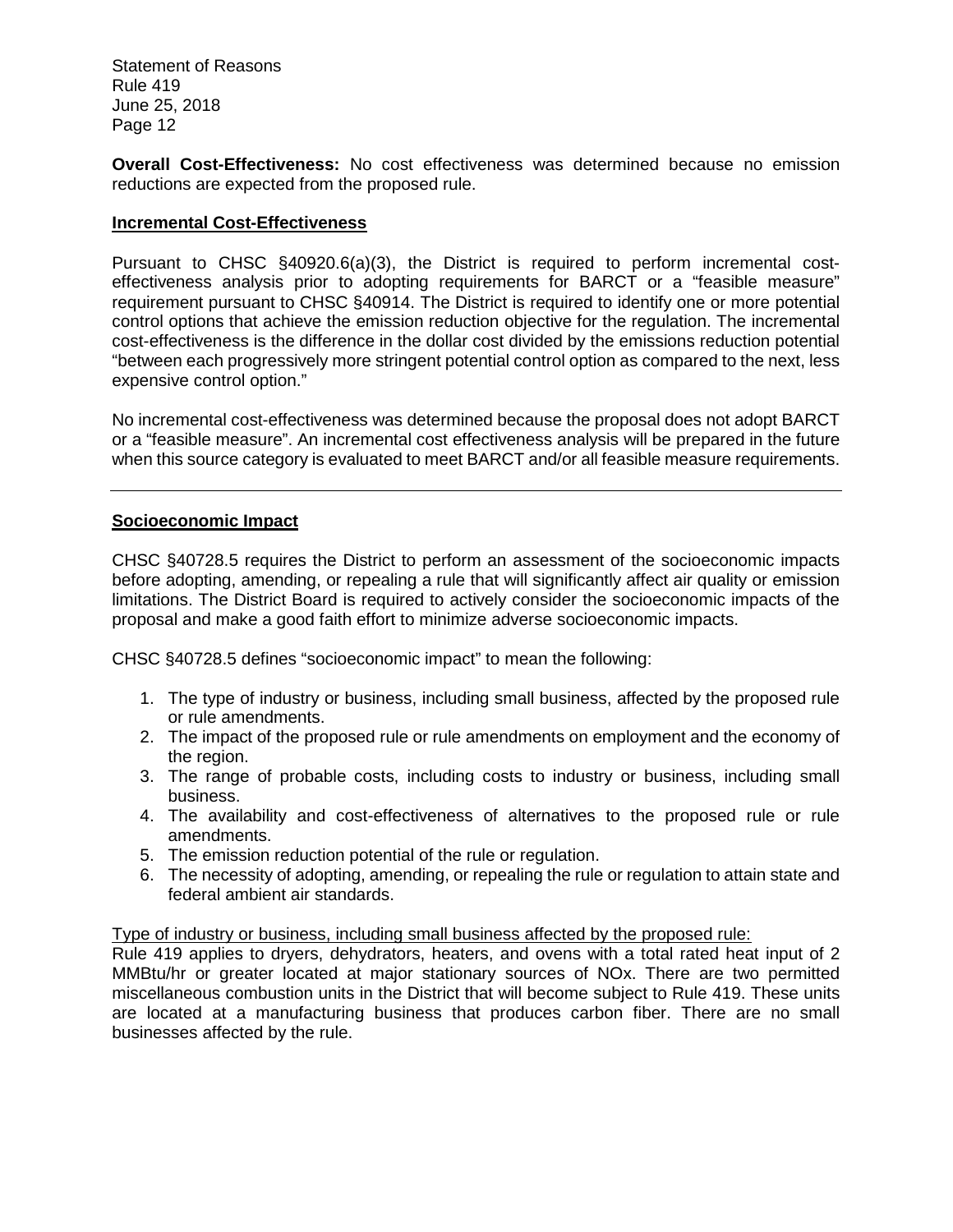Impact on employment and economy in the District of the proposed rule:

Two miscellaneous combustion units will become newly subject to the rule's emission standards. Staff has determined that both units are compliant with the proposed NOx and CO emission limits based on permit conditions.

The average annual cost for compliance with the rule in Sacramento County is approximately \$3,432 per year. Based on publicly available information, the parent company of the affected source has annual revenues of at least \$36 million. The impact of the compliance costs on employment and the regional economy is expected to be negligible. Source testing requirements may lead to an increase in revenue if the testing is performed by local businesses.

#### Range of probable costs, including costs to industry or business, including small business of the proposed rule:

Costs for the affected business include the initial source testing to demonstrate compliance with the emissions limits and periodic source tests that must be conducted once every second calendar year. Staff has estimated the annualized compliance cost to be \$3,432 per year.

# Availability and cost-effectiveness of alternatives to the proposed rule:

Three alternatives to the proposed rule are listed below.

- 1. Not adopt the rule: This alternative would result in no cost to businesses; however it would not address the federal RACT mandates.
- 2. Propose the emission limits without any testing requirements: This alternative also would result in no costs to businesses, because all existing units have permits with emission limits that comply with the proposed rule. However, there would be no verification of compliance, and some equipment may exceed emission limits due to lack of maintenance. In addition, the rule would not meet EPA's enforceability requirements for SIP approval.
- 3. Include non-major sources and additional equipment types: This option would expand the applicability of the rule to include non-major sources of NOx and more equipment types similar to rules in effect in SJVUAPCD, SCAQMD, and VCAPCD. Staff presented an earlier proposal for Rule 419 that incorporated this alternative at a public workshop on June 5, 2018. Staff estimated that it would result in NOx emission reductions of 5.6 tons per year at a cost effectiveness of \$7.66 per pound of NOx reduced.

Alternatives 1 and 2 are not recommended because they would not correct the District's RACT deficiency and would result in sanctions imposed on District sources and withholding of federal highway funds.

The purpose of Rule 419, as proposed, is to remedy the District's RACT deficiency in a timely manner. Staff presented a proposal that included Alternative 3 at the aforementioned public workshop. Public comments on that proposal raised technical issues with some of the equipment located at smaller sources, and additional time will be needed to address these comments. Staff will consider Alternative 3 in future amendments to Rule 419 to meet the BARCT and all feasible measure mandates.

Emission reduction potential of the proposed rule: The proposed rule will not achieve any emission reductions.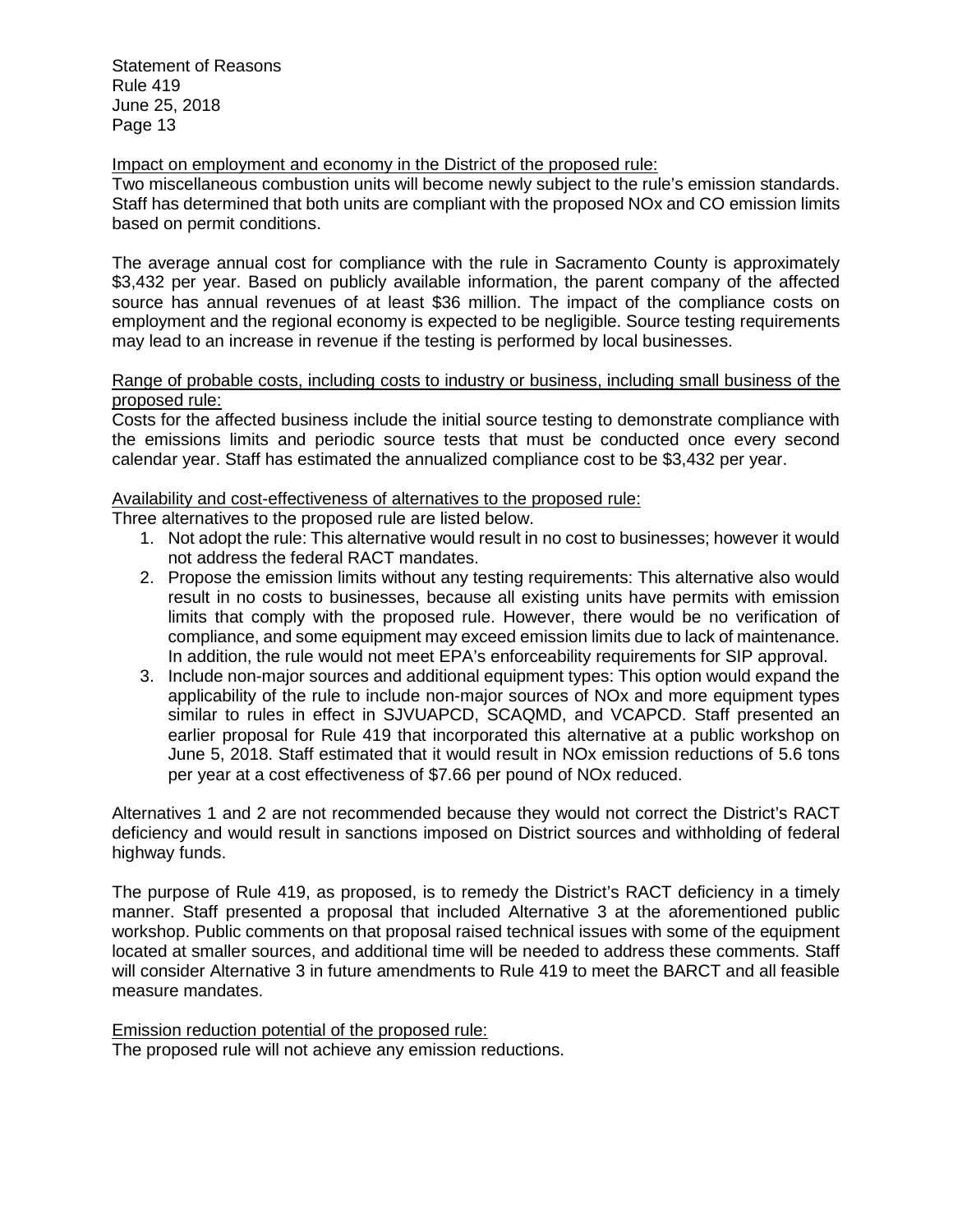#### Necessity of adopting the rule:

Proposed Rule 419 meets the District's federal mandates to adopt RACT for major stationary sources.

#### **PUBLIC OUTREACH/COMMENTS**

Staff held a public workshop to discuss the proposed rule on June 5, 2018. A notice for the workshop was mailed (via email and letter) to all identified, affected sources and an email notice was sent to approximately 2,400 interested parties. The notice was also published as a legal notice in the Sacramento Bee and posted on the District's web site. The draft rule and Statement of Reasons were made available for public review at that time.

At the workshop, Staff presented a proposal for Rule 419 that applied to all sources, not just major stationary sources of NOx, and to a greater number of equipment types. A proposal to amend Rule 414 – Water Heaters, Boilers and Process Heaters Rated Less Than 1,000,000 BTU Per Hour, was also included in the workshop. Staff received comments on the Rule 419 proposal that raised technical issues with some of the equipment located at smaller sources, and additional time will be needed to address these comments. Because it is imperative that the District adopt a rule that meets RACT, thereby preventing EPA sanctions, Staff is now proposing a new Rule 419 that applies only to major stationary sources of NOx. Staff will continue to address the comments received on the workshop proposal, and will work toward amendment of both Rules 414 and 419 later this year to adopt requirements similar to those proposed at the workshop. The additional time will allow Staff to consider the technical comments on the workshop proposal. All comments and responses are included in Appendix C.

#### **ENVIRONMENTAL REVIEW**

California Public Resources Code Section 21159 requires an environmental analysis of the reasonably foreseeable methods of compliance. Proposed Rule 419 establishes the requirements, including NOx and CO emission limits, for miscellaneous combustion units located at major stationary sources of NOx.

Staff identified one major stationary source of NOx with six miscellaneous combustion units that will be subject to the proposed rule. These units already comply with the proposed NOx and CO limits. Compliance with the proposed rule will be demonstrated through periodic source testing of the units. Staff has concluded that there will be no environmental impacts from compliance with the proposed rule.

Staff finds that the proposed rule is exempt from the California Environmental Quality Act (CEQA) as an action by a regulatory agency for the maintenance or protection of the environment (Class 8 Categorical Exemption, §15308 State CEQA Guidelines) and because it can be seen with certainty that there is no possibility that the activity in question may have a significant adverse effect on the environment (§15061(b)(3), State CEQA Guidelines).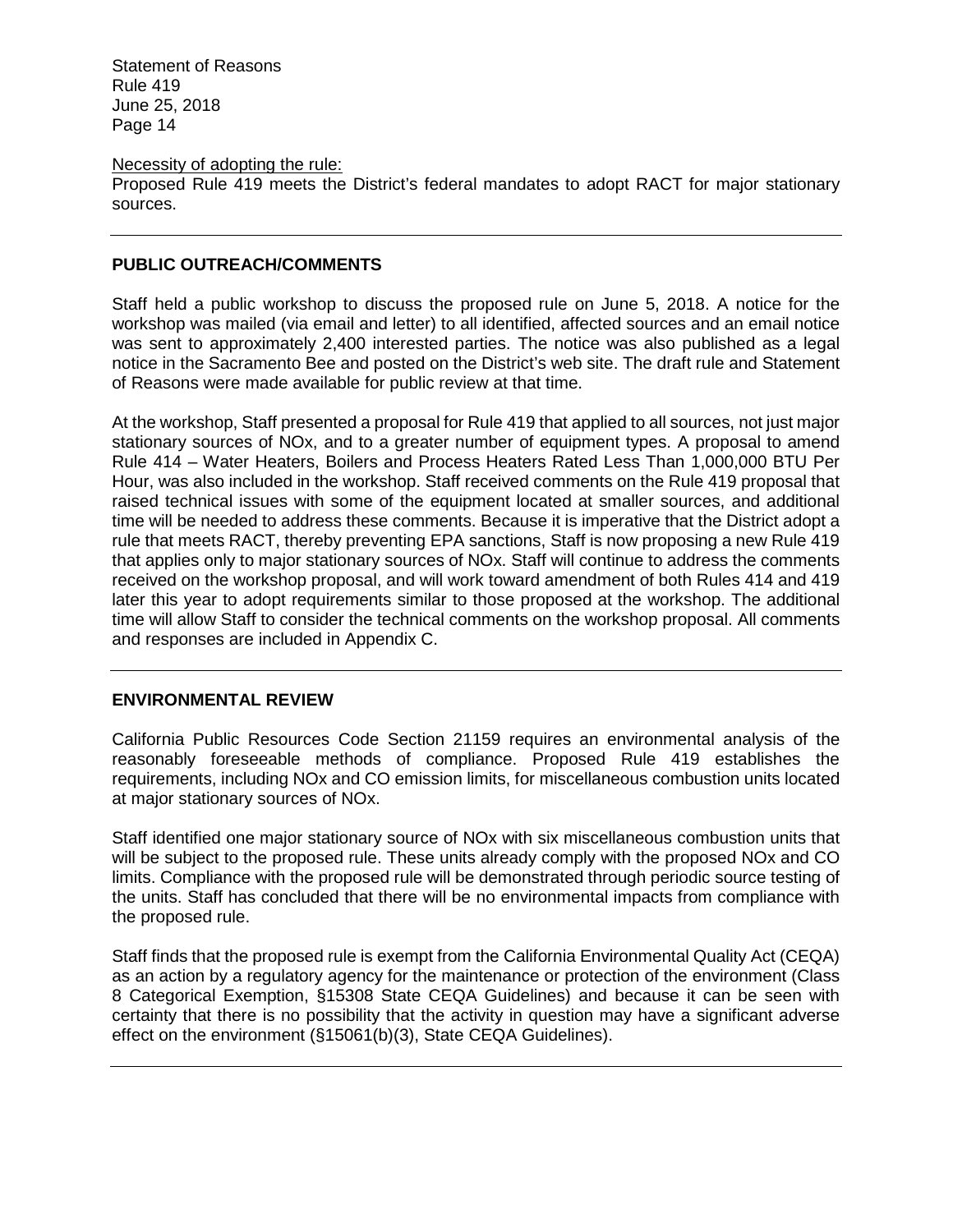# **FINDINGS**

The California Health and Safety Code (CHSC), Division 26, Air Resources, requires local districts to comply with a rule adoption protocol as set forth in §40727 of the Code. This section contains six findings that the District must make when developing, amending, or repealing a rule. These findings and their definitions are listed in the following table.

| Finding                                                                                                                                                                                                                                                                                                                                       | <b>Finding Determination</b>                                                                                                                                                                                                                                                 |
|-----------------------------------------------------------------------------------------------------------------------------------------------------------------------------------------------------------------------------------------------------------------------------------------------------------------------------------------------|------------------------------------------------------------------------------------------------------------------------------------------------------------------------------------------------------------------------------------------------------------------------------|
| Authority: The District must find that a provision of law<br>or of a state or federal regulation permits or requires<br>the District to adopt, amend, or repeal the rule. [CHSC<br>Section 40727(b)(2)].                                                                                                                                      | The District is authorized to adopt Rule 419 by CHSC<br>Sections 40001, 40702, and 41010.                                                                                                                                                                                    |
| Necessity: The District must find that the rulemaking<br>demonstrates a need exists for the rule, or for its<br>amendment or repeal. [CHSC Section 40727(b)(1).]                                                                                                                                                                              | The proposed rule establishes NOx emission limits that are<br>necessary to meet the RACT requirements for major<br>stationary sources of NOx in Sections 182(b)(2) and 182(f)<br>of the Clean Air Act.                                                                       |
| Clarity: The District must find that the rule is written or<br>displayed so that its meaning can be easily understood<br>by the persons directly affected by it. [CHSC Section<br>40727(b)(3)].                                                                                                                                               | Staff has reviewed the proposed rule and determined that<br>the rule can be understood by the affected parties. In<br>addition, the record contains no evidence that people<br>directly affected by the rule cannot understand the rule.                                     |
| Consistency: The rule is in harmony with, and not in<br>conflict with or contradictory to, existing statutes, court<br>decisions, or state or federal regulations. [CHSC<br>Section 40727(b)(4)].                                                                                                                                             | The proposed rule does not conflict with, and is not<br>contradictory to, existing statutes, court decisions, or state<br>or federal regulations.                                                                                                                            |
| Non-Duplication: The District must find that either: 1)<br>The rule does not impose the same requirements as<br>an existing state or federal regulation; or (2) that the<br>duplicative requirements are necessary or proper to<br>execute the powers and duties granted to, and<br>imposed upon the District.<br>[CHSC Section 40727(b)(5)]. | The proposed rule does not duplicate any existing state or<br>federal regulations.                                                                                                                                                                                           |
| Reference: The District must refer to any statute, court<br>decision, or other provision of law that the District<br>implements, interprets, or makes specific by adopting,<br>amending<br>repealing<br>the<br>rule.<br>or<br>[CHSC 40727(b)(6).]                                                                                             | In adopting the proposed rule, the District is implementing<br>the requirements of Clean Air Act Section 182(b)(2) and (f).                                                                                                                                                  |
| Additional Informational Requirements: In complying<br>with HSC Section 40727.2, the District must identify all<br>federal requirements and District rules that apply to the<br>same equipment or source type as the proposed rule<br>or amendments.<br>[CHSC Section 40727.2].                                                               | No other District or federal rules apply to the same<br>equipment or source type. BACT for this source category<br>is based on SCAQMD Rule 1147, SJVUAPCD Rule 4309,<br>and VCAPCD Rule 74.34. A comparison of Rule 419 with<br>BACT requirements is included in Appendix B. |

## **REFERENCES**

ETS, Inc. *Independent Technical Review of SCAQMD Draft Technology Assessment for Small and Low Emissions Sources – Regulated by SCAQMD Rule 1147 (NOx Reductions from Miscellaneous Sources.* Final Report. Roanoke, VA. October 26, 2016.

California Air Resources Board*. CEPAM: 2016 SIP - Standard Emission Tool, Emission Projections By Summary Category, Base Year: 2012.*

*<https://www.arb.ca.gov/app/emsinv/fcemssumcat/fcemssumcat2016.php>.* Sacramento: California Air Resources Board. Updated February 16, 2017.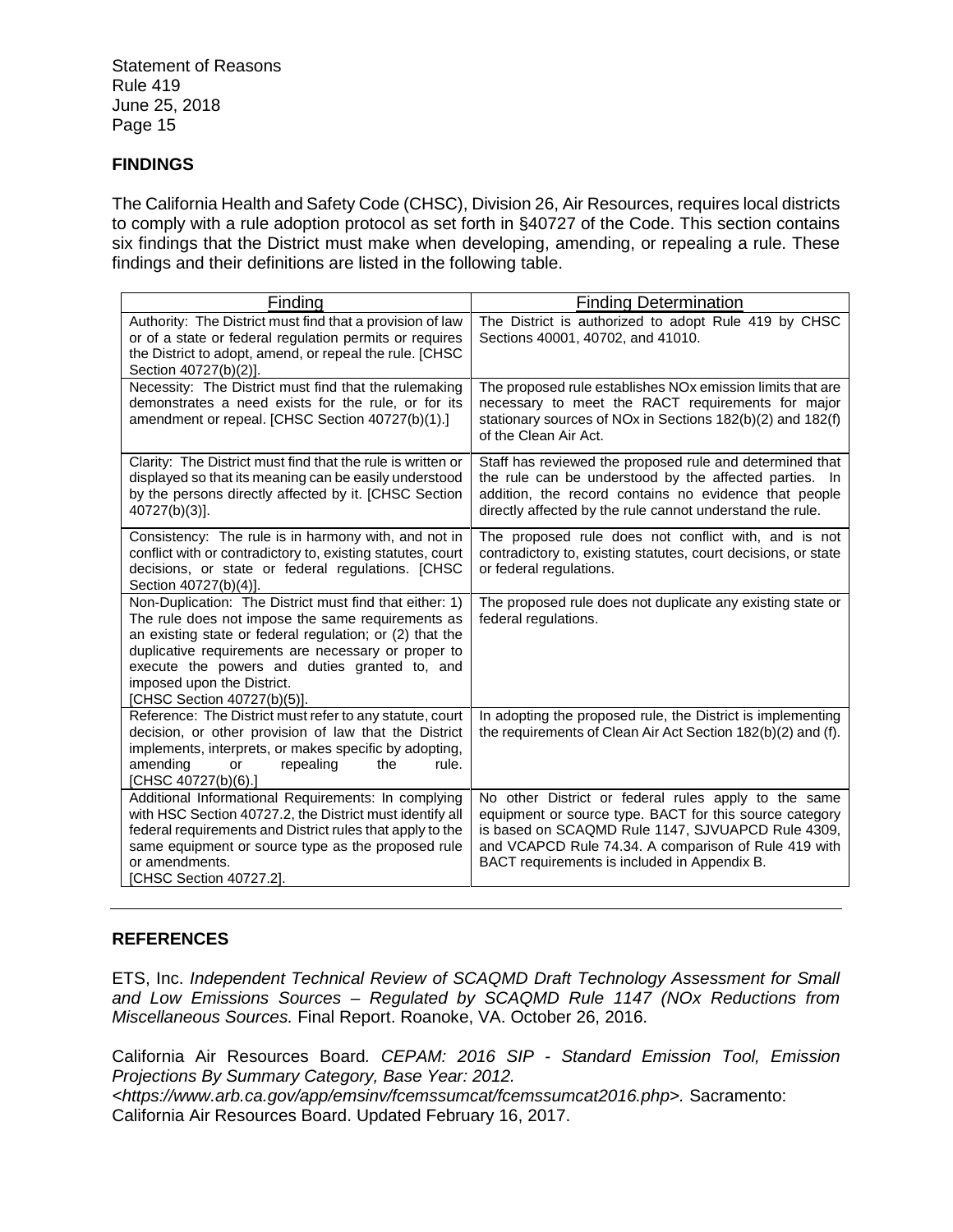San Joaquin Valley Unified Air Pollution Control District. *Final Staff Report for Revised Proposed New Rule 4309 (Dryers, Dehydrators, and Ovens)*. Fresno, CA: San Joaquin Valley Air Pollution Control District, 15 December 2005.

South Coast Air Quality Management District. *Compliance Protocol for the Measurement of Nitrogen Oxides, Carbon Monoxide, and Oxygen from Sources Subject to South Coast Air Quality Management District Rule 1146 and 1146.1.* Diamond Bar, CA. South Coast Air Quality Management District, March 10, 2009.

South Coast Air Quality Management District. *Final Environmental Assessment for Proposed Rule 1147 – NOx Reductions from Miscellaneous Sources*. Diamond Bar, CA: South Coast Air Quality Management District, December 2008.

South Coast Air Quality Management District. *Final Socioeconomic Report for Proposed Rule 1147 – NOx Reductions from Miscellaneous Sources*. Diamond Bar, CA: South Coast Air Quality Management District, November 2008.

South Coast Air Quality Management District. *Staff Report: Proposed Amended Rule 1147 – NOx Reductions From Miscellaneous Sources.* Diamond Bar, CA: South Coast Air Quality Management District, June 2017.

South Coast Air Quality Management District. *Staff Report: Proposed Amended Rule 1147 – NOx Reductions From Miscellaneous Sources.* Diamond Bar, CA: South Coast Air Quality Management District, September 2011.

South Coast Air Quality Management District. *Final Staff Report: Proposed Amended Rule 1147 – NOx Reductions from Miscellaneous Sources*. Diamond Bar, CA: South Coast Air Quality Management District, December 2008.

U.S. Environmental Protection Agency, Office of Air Quality Planning and Standards. *Technical Bulletin: Nitrogen Oxides (NOx) Why and How They Are Controlled.* Research Triangle Park, NC. November 1999. (EPA 456/F-99-006R).

Ventura County Air Pollution Control District. *Staff Report. Proposed New Rule 74.34, NOx Reductions from Miscellaneous Sources.* Ventura, CA. December 13, 2016.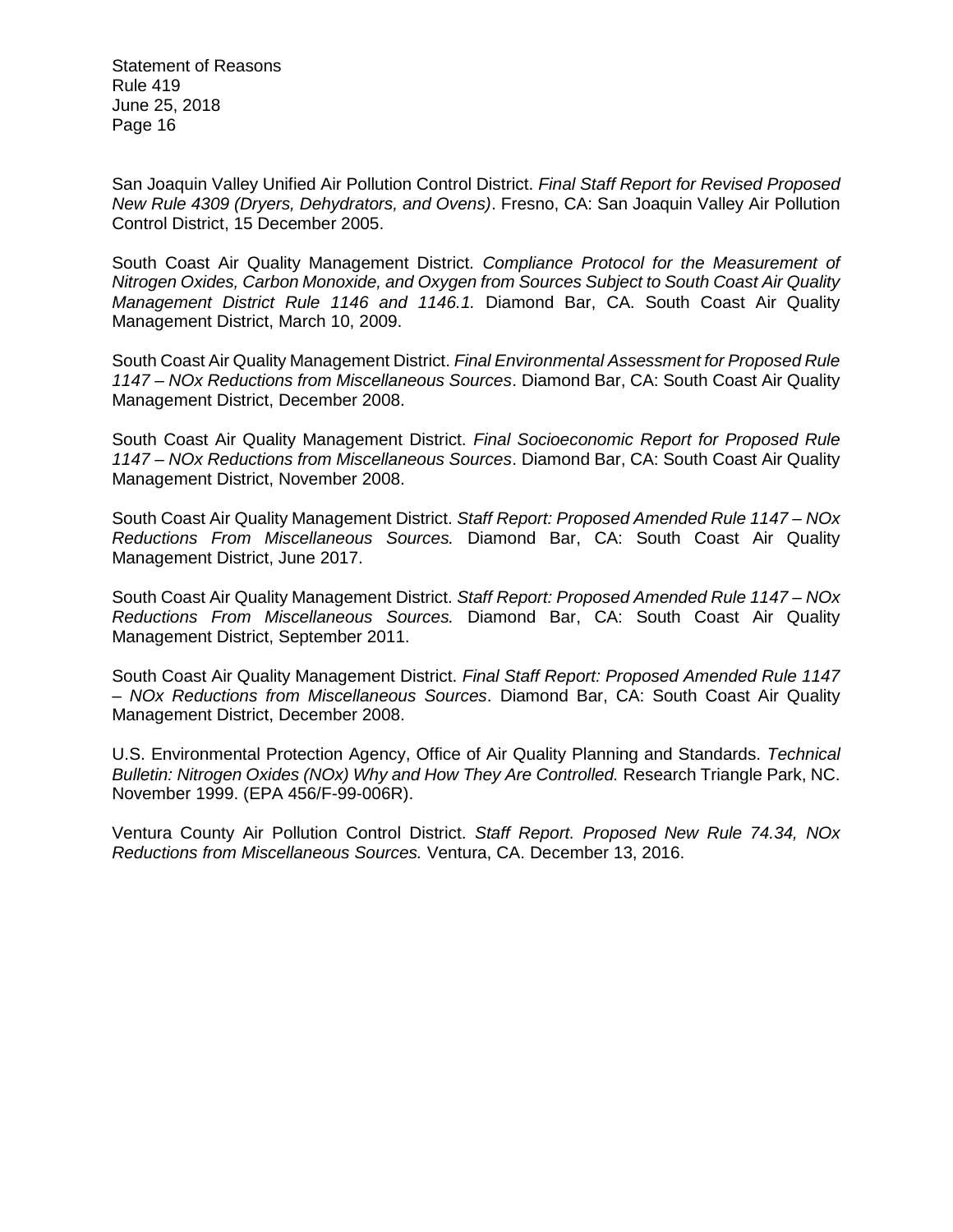# **APPENDIX A LIST OF PROPOSED RULE PROVISIONS**

# **Proposed New Rule 419 – NOx from Miscellaneous Combustion Units**

| <b>SECTION</b><br><b>NUMBER</b> | <b>PROPOSED PROVISIONS</b>                                                                                                                                                                                                                                                                                                                                                                                                                                                                                                                                                                                                                                            |
|---------------------------------|-----------------------------------------------------------------------------------------------------------------------------------------------------------------------------------------------------------------------------------------------------------------------------------------------------------------------------------------------------------------------------------------------------------------------------------------------------------------------------------------------------------------------------------------------------------------------------------------------------------------------------------------------------------------------|
| 101                             | Set the purpose of the rule to limit the emission of nitrogen oxides (NOx) and<br>carbon monoxide (CO) from gaseous and liquid fuel-fired miscellaneous<br>combustion equipment located at a major stationary source of NOx. The purpose<br>of the proposed rule is to satisfy the RACT deficiency identified in the RACT SIP.                                                                                                                                                                                                                                                                                                                                        |
| 102                             | Set the applicability to any miscellaneous combustion unit with a total rated heat<br>input of 2 million BTU/hr or greater located at a major stationary source of NOx.<br>The rule applicability covers all miscellaneous combustion units currently located<br>at major stationary sources of NOx in the District, and will correct the RACT<br>deficiency.                                                                                                                                                                                                                                                                                                         |
| 103                             | Add the severability language consistent with other District rules.                                                                                                                                                                                                                                                                                                                                                                                                                                                                                                                                                                                                   |
| 110                             | Add an exemption for operations subject to other District regulation 4 prohibitory<br>rules, including Rule 411 - NOx FROM BOILERS, PROCESS HEATERS AND<br>STEAM GENERATORS, Rule 412 - STATIONARY IC ENGINES AT MAJOR<br>STATIONARY SOURCES OF NOX, Rule 413 - STATIONARY GAS TURBINES,<br>and Rule 414 - WATER HEATERS, BOILERS AND PROCESS HEATERS<br>RATED LESS THAN 1,000,000 BTU PER HOUR. Any unit that is subject to any<br>requirement, including administrative or recordkeeping requirements, in the<br>above listed rules is not subject to Rule 419. For example, boilers that are subject<br>to an emission limit in Rule 411 are not subject Rule 419. |
| 111                             | Add an exemption for units not subject to District permit. Rule 419 does not apply<br>to any unit that is exempt from permitting requirements pursuant to District Rule<br>201, such as food processing equipment used in eating establishments and<br>equipment used in the growing of agricultural crops.                                                                                                                                                                                                                                                                                                                                                           |
| 112                             | Add an exemption from the rule for units whose primary function is to operate as<br>an air pollution control device. These devices may operate as a combustion<br>device but are not intended to be subject to the proposed rule, consistent with the<br>rules in SJVUAPCD and VCAPCD.                                                                                                                                                                                                                                                                                                                                                                                |
| 113                             | Add an exemption from the rule for "duct burners." Rule 419 does not apply to<br>duct burners that are operating upstream of and controlled by a selective catalytic<br>reduction (SCR) add-on NOx emission control unit. Duct burners upstream of an<br>SCR emission control unit are controlled to a much more stringent emission<br>standard than the proposed emission limits.                                                                                                                                                                                                                                                                                    |
| 114                             | Add an exemption from the rule for "specific combustion units." Some specific<br>types of miscellaneous combustion units are exempt from Rule 419. Some of<br>these types of units will be addressed in a future amendment to Rule 419.                                                                                                                                                                                                                                                                                                                                                                                                                               |
| 114.1                           | Add an exemption from the rule for "electric utility boilers," which are exempt from<br>Rule 411 - NOx from Boilers, Process Heaters and Steam Generators.                                                                                                                                                                                                                                                                                                                                                                                                                                                                                                            |
| 114.2                           | Add an exemption from the rule for "gas flares." Gas flares are exempt from all<br>requirements of the rule, consistent with other air district rules.                                                                                                                                                                                                                                                                                                                                                                                                                                                                                                                |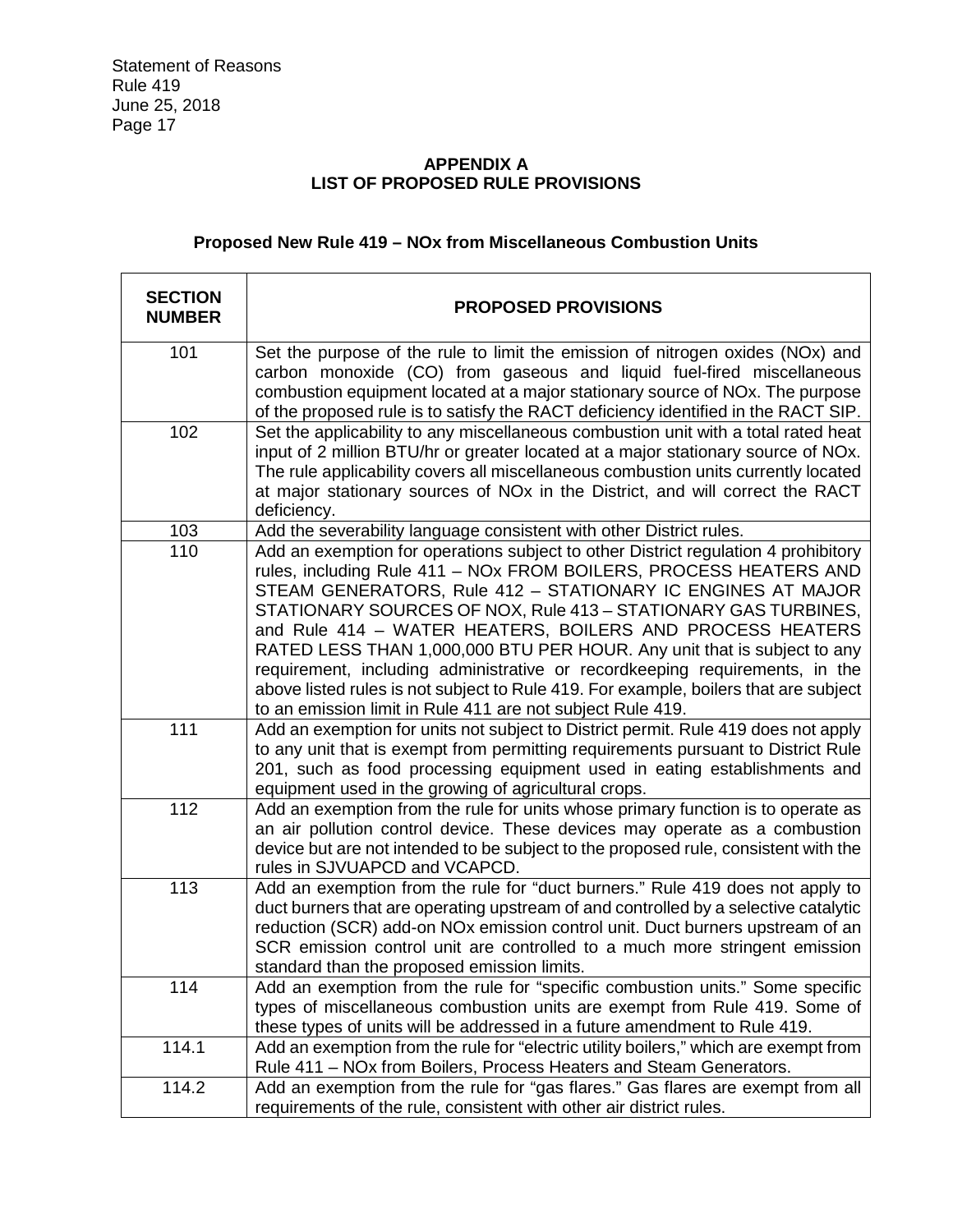| <b>SECTION</b><br><b>NUMBER</b> | <b>PROPOSED PROVISIONS</b>                                                                                                                                                                                                                                                                                                                                       |
|---------------------------------|------------------------------------------------------------------------------------------------------------------------------------------------------------------------------------------------------------------------------------------------------------------------------------------------------------------------------------------------------------------|
| 114.3                           | Add an exemption from the rule for "internal combustion engines". Rule 412 -<br>Stationary IC Engines Located at Major Stationary Source of NO <sub>x</sub> applies only to<br>major stationary sources of NOx. Rule 419 does not set emission limits for IC<br>engines that are exempt or not subject to Rule 412, consistent with other air<br>district rules. |
| 114.4                           | Add an exemption from the rule for cooking units. This type of unit is not located<br>at any major stationary source of NO <sub>x</sub> in the District and is exempt from the rule.<br>It will be considered in a future amendment to Rule 419.                                                                                                                 |
| 114.5                           | Add an exemption from the rule for crematories. This type of unit is not located at<br>any major stationary source of NOx in the District and is exempt from the rule. It<br>will be considered in a future amendment to Rule 419.                                                                                                                               |
| 114.6                           | Add an exemption from the rule for dryers used in asphalt manufacturing<br>operations. This type of unit is not located at any major stationary source of NOx<br>in the District and is exempt from the rule. It will be considered in a future<br>amendment to Rule 419.                                                                                        |
| 114.7                           | Add an exemption from the rule for furnaces. This type of unit is not located at<br>any major stationary source of NOx in the District and is exempt from the rule. It<br>will be considered in a future amendment to Rule 419.                                                                                                                                  |
| 114.8                           | Add an exemption from the rule for incinerators. This type of unit is not located at<br>any major stationary source of NO <sub>x</sub> in the District and is exempt from the rule. It<br>will be considered in a future amendment to Rule 419.                                                                                                                  |
| 114.9                           | Add an exemption from the rule for kilns. This type of unit is not located at any<br>major stationary source of NO <sub>x</sub> in the District and is exempt from the rule. It will<br>be considered in a future amendment to Rule 419.                                                                                                                         |
| 114.10                          | Add an exemption from the rule for roasters. This type of unit is not located at any<br>major stationary source of NO <sub>x</sub> in the District and is exempt from the rule. It will<br>be considered in a future amendment to Rule 419.                                                                                                                      |
| 200                             | Add definitions section.                                                                                                                                                                                                                                                                                                                                         |
| 201                             | Add definition "British thermal unit (Btu)" consistent with Rule 411. The<br>abbreviation for Btu is used throughout the rule.                                                                                                                                                                                                                                   |
| 202                             | Add definition "cooking unit" as any oven or dryer used for preparing food, or<br>products for making human beverages for human consumption. This definition is<br>consistent with SCAQMD Rule 1153.1, Cooking units could be considered a<br>subset of miscellaneous combustion units but are specifically exempt from the<br>proposed rule for clarity.        |
| 203                             | Add definition "crematory" as a unit that reduces human or animal remains to<br>bone fragments or ashes. Crematories are could be considered a subset of<br>miscellaneous combustion units but are specifically exempt from the proposed<br>rule for clarity.                                                                                                    |
| 204                             | Add definition "dehydrator" as a unit that drives water from products such as food.<br>Dehydrators are subject to Rule 419.                                                                                                                                                                                                                                      |
| 205                             | Add definition "dryer" as a unit in which material is dried or cured in direct contact<br>with the products of combustion. Dryers are subject to Rule 419.                                                                                                                                                                                                       |
| 206                             | Add definition "duct burner" as a unit used for further heating exhaust gases on<br>ductwork. Duct burners are exempt from the rule pursuant to Section 113 when                                                                                                                                                                                                 |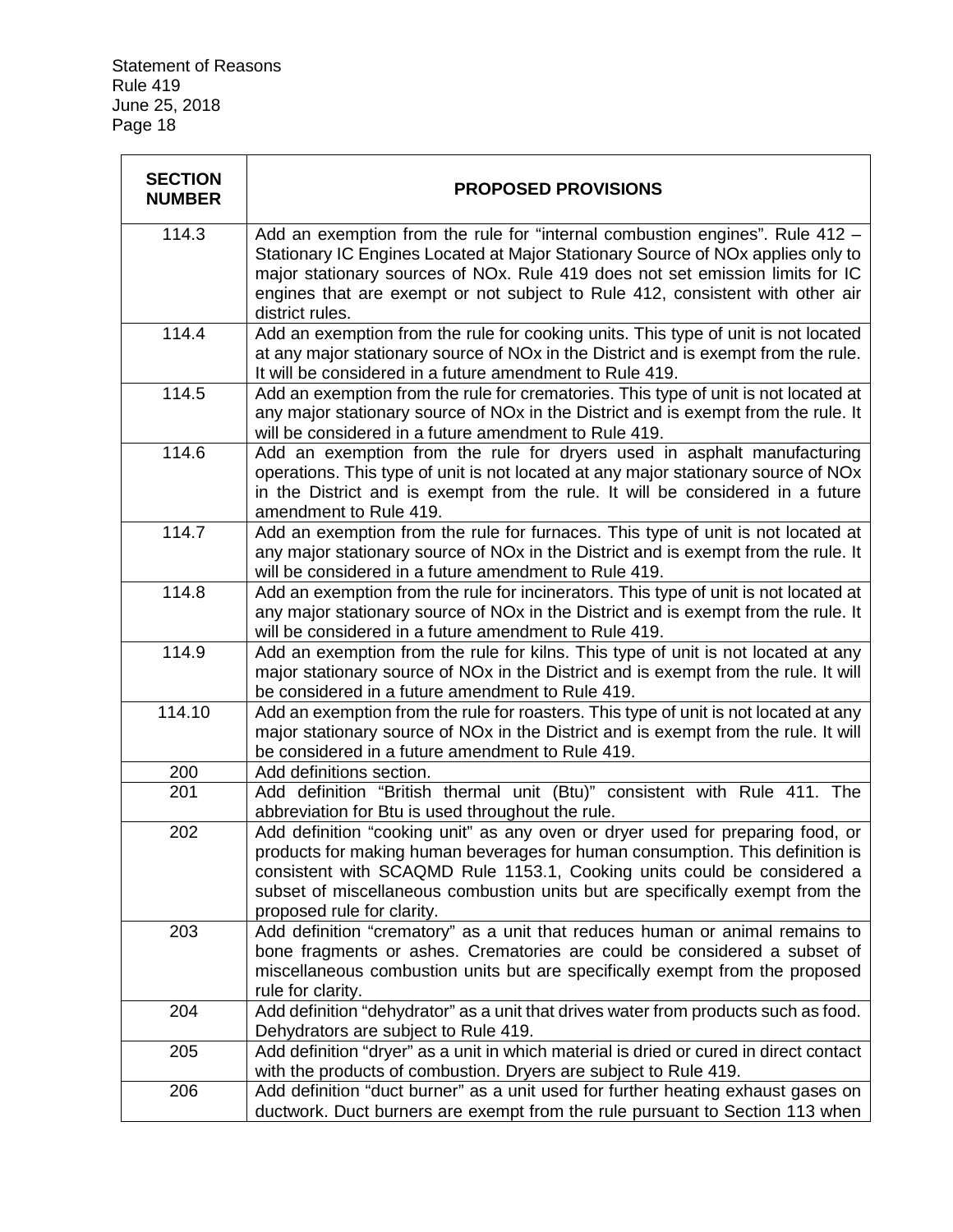| <b>SECTION</b><br><b>NUMBER</b> | <b>PROPOSED PROVISIONS</b>                                                                                                                                                                                                                                                                                                                                                                                                                                                 |
|---------------------------------|----------------------------------------------------------------------------------------------------------------------------------------------------------------------------------------------------------------------------------------------------------------------------------------------------------------------------------------------------------------------------------------------------------------------------------------------------------------------------|
|                                 | operating upstream of and controlled by a properly working SCR add-on NOx<br>control unit. This is consistent with VCAPCD Rule 74.34.                                                                                                                                                                                                                                                                                                                                      |
| 207                             | Add definition "furnace" as a unit with an enclosed chamber in which heat is<br>produced by a combustion source, typically used for metallurgy, pyrolysis,<br>ashing, calcining, sintering, and other high temperature processes. Furnaces<br>could be considered a subset of miscellaneous combustion units but are<br>specifically exempt from the proposed rule for clarity.                                                                                            |
| 208                             | Add definition "gas flare" as a unit used for burning off flammable gas released<br>by pressure relief valves, or to control emissions of gas from landfills, sewage<br>treatment digesters, and oilfields. This definition is necessary to define the<br>exemption for gas flares.                                                                                                                                                                                        |
| 209                             | Add definition "heater" as a unit that transfers heat from combusted fuel to<br>materials or air contained in the unit. Heaters are subject to Rule 419.                                                                                                                                                                                                                                                                                                                   |
| 210                             | Add definition "heat input" as the heat of combustion released by fuels burned in<br>a unit based on the higher heating value of the fuel, consistent with Rule 414.                                                                                                                                                                                                                                                                                                       |
| 211                             | Add definition "higher heating value" consistent with Rule 411.                                                                                                                                                                                                                                                                                                                                                                                                            |
| 212                             | Add definition of "incinerator" as a unit used to combust waste or oxidize<br>contaminants to less harmful forms. Incinerators could be considered a subset of<br>miscellaneous combustion units but are specifically exempt from the proposed<br>rule for clarity.                                                                                                                                                                                                        |
| 213                             | Add definition of "internal combustion engine" consistent with Rule 412. This<br>definition is necessary to define the exemption for internal combustion engines.                                                                                                                                                                                                                                                                                                          |
| 214                             | Add definition of "kiln" consistent with VCAPCD Rule 74.34. Kilns could be<br>considered a subset of miscellaneous combustion units but are specifically<br>exempt from the proposed rule for clarity.                                                                                                                                                                                                                                                                     |
| 215                             | Add definition "major stationary source of NOx" as any stationary source with a<br>potential to emit of 25 tons per year or greater of nitrogen oxides. Rule 419 applies<br>to miscellaneous combustion units with a rated heat input of 2 MMBtu/hr or<br>greater when located at a major stationary source of NOx.                                                                                                                                                        |
| 216                             | Add definition "miscellaneous combustion unit" to define the units that are<br>covered by the proposed rule. Miscellaneous combustion units are dehydrators,<br>dryers, heaters, or ovens that require a permit to operate and that are not<br>specifically required to comply with requirements of any other District regulation.<br>This definition is phrased to prevent units such as boilers and IC engines from<br>being considered a miscellaneous combustion unit. |
| 217                             | Add definition "oven" consistent with SJVUAPCD Rule 4309. Ovens are subject<br>to Rule 419.                                                                                                                                                                                                                                                                                                                                                                                |
| 218                             | Add definition "process temperature" consistent with VCAPCD Rule 74.34. The<br>process temperature is used to determine the appropriate NO <sub>x</sub> emissions limit<br>for a particular unit.                                                                                                                                                                                                                                                                          |
| 219                             | Add definition "rated heat input capacity" consistent with Rule 411. The<br>applicability of the rule is determined by the rated heat input capacity of<br>miscellaneous combustion units.                                                                                                                                                                                                                                                                                 |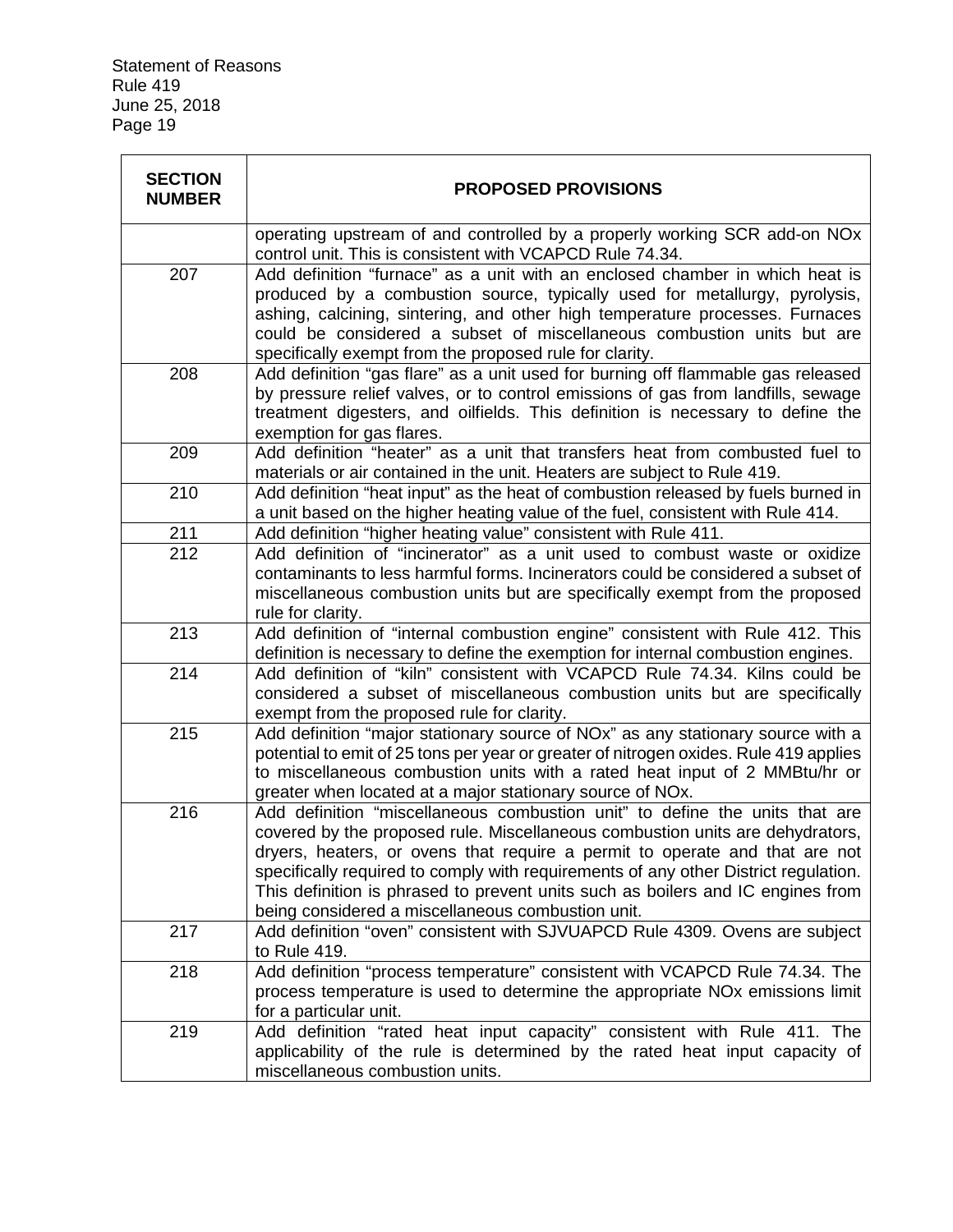| <b>SECTION</b><br><b>NUMBER</b> | <b>PROPOSED PROVISIONS</b>                                                                                                                                                                                                                                                                                                                                                                                                                                                                                      |  |  |
|---------------------------------|-----------------------------------------------------------------------------------------------------------------------------------------------------------------------------------------------------------------------------------------------------------------------------------------------------------------------------------------------------------------------------------------------------------------------------------------------------------------------------------------------------------------|--|--|
| 220                             | Add definition "roaster" consistent with SCAQMD Rule 1153.1. Roasters could be<br>considered a subset of miscellaneous combustion units but are specifically<br>exempt from the proposed rule for clarity.                                                                                                                                                                                                                                                                                                      |  |  |
| 221                             | Add definition "shutdown" consistent with Rule 411. Shutdown period is limited to<br>two hours. No compliance determinations can be established during shutdown<br>pursuant to Section 501.                                                                                                                                                                                                                                                                                                                     |  |  |
| 222                             | Add definition "startup" consistent with Rule 411. Startup period is limited to a<br>maximum of two hours or until a unit is brought to operating temperature and<br>pressure. No compliance determinations can be established during startup<br>pursuant to Section 501.                                                                                                                                                                                                                                       |  |  |
| 223                             | Add definition "stationary source" consistent with Rule 202. This definition of<br>stationary source is used when determining which sources are considered major<br>stationary sources for the purposes of this rule.                                                                                                                                                                                                                                                                                           |  |  |
| 300                             | Add standards section.                                                                                                                                                                                                                                                                                                                                                                                                                                                                                          |  |  |
| 301                             | Add NOx and CO emission limits for miscellaneous combustion units. The NOx<br>emission limit varies depending on the process temperature of the unit. Units<br>currently operating in the District and subject to the proposed rule are all fired on<br>natural gas. To prevent fuel switching to avoid rule emissions limits, NOx and CO<br>emission limits are proposed for liquid fuel-fired equipment.                                                                                                      |  |  |
| 302.1                           | Add section to provide an option to demonstrate compliance with an emission<br>limit expressed as pounds per million Btu instead of ppmv $@$ 3% $O_2$ . This option<br>requires an owner or operator to install a fuel meter for each fuel type.                                                                                                                                                                                                                                                                |  |  |
| 302.2                           | Add section to specify that fuel meters that require electric power must be<br>provided a permanent supply of electric power that cannot be unplugged,<br>switched off, or reset except by the main power supply circuit for the building.<br>This is consistent with SCAQMD Rule 1147 to prevent circumvention of fuel<br>monitoring.                                                                                                                                                                          |  |  |
| 303                             | Add section requiring owner or operator of any unit subject to rule to perform<br>combustion system maintenance in accordance with manufacturers schedule as<br>identified in the manual or other written materials supplied by the manufacturer,<br>distributor, installer, or maintenance company. Records of maintenance activity<br>are required as provided in Section 502.1.                                                                                                                              |  |  |
| 400                             | Add administrative requirements section.                                                                                                                                                                                                                                                                                                                                                                                                                                                                        |  |  |
| 401                             | Add "compliance schedule" section to set the effective date of the NOx and CO<br>emission limits.                                                                                                                                                                                                                                                                                                                                                                                                               |  |  |
| 401.1                           | Any units installed after the date of adoption must demonstrate compliance with<br>the rule requirements within 60 days after initial operation of the unit. New units<br>are subject to BACT standards and may be required to meet more stringent limits<br>than the rule.                                                                                                                                                                                                                                     |  |  |
| 401.2                           | Any units installed on or before the date of adoption must demonstrate<br>compliance with the rule requirements within three months after the date of<br>adoption. Only six existing units are subject to the proposed Rule 419. These<br>units are compliant with the proposed NO <sub>x</sub> and CO emissions limits but currently<br>are not required to conduct source testing. The owner or operator of these units<br>must conduct an initial source test within three months after the date of adoption |  |  |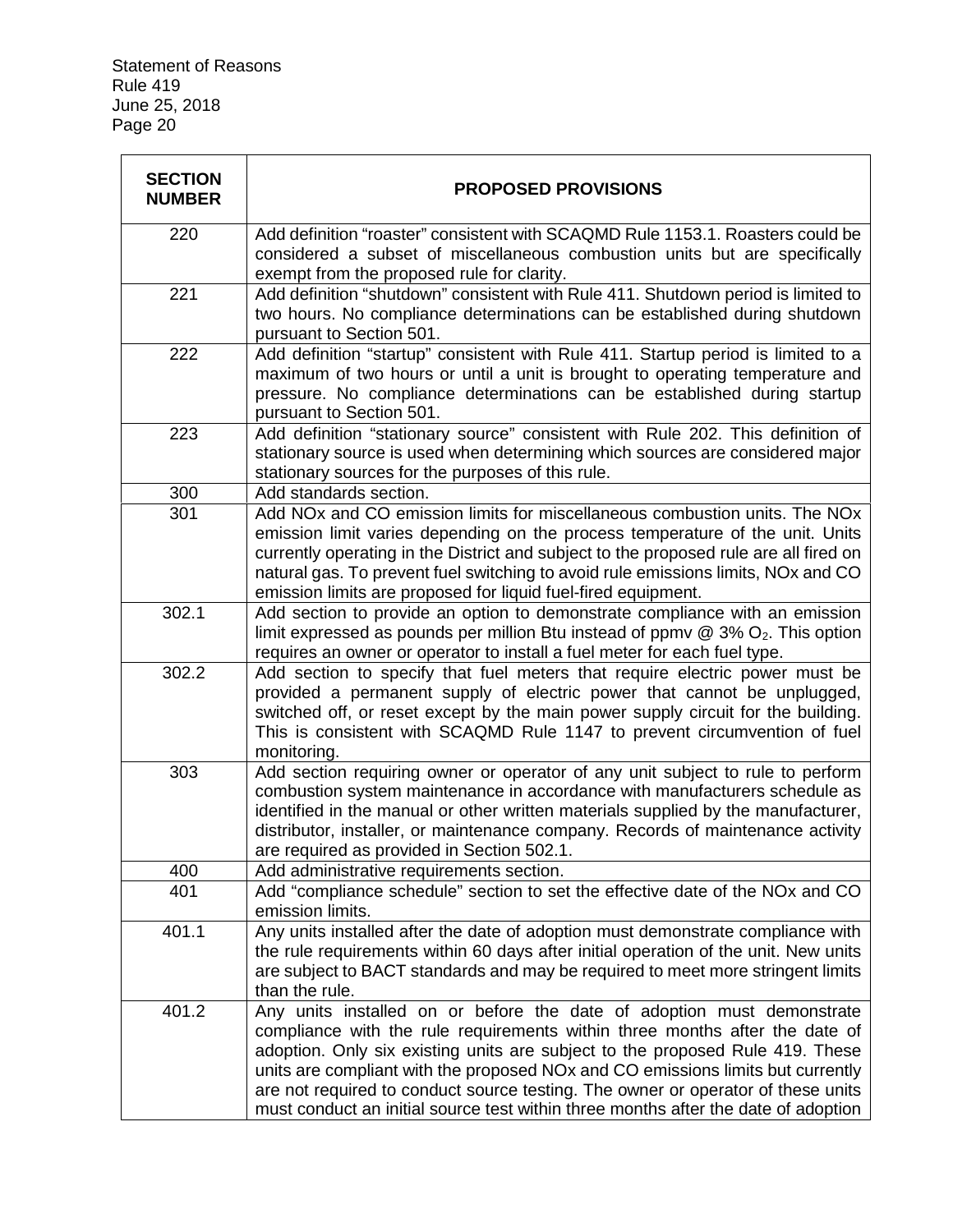| <b>SECTION</b><br><b>NUMBER</b> | <b>PROPOSED PROVISIONS</b>                                                                                                                                                                                                                                                                                                                                                                                                                                                                                                                                                                                                                                                                        |  |  |
|---------------------------------|---------------------------------------------------------------------------------------------------------------------------------------------------------------------------------------------------------------------------------------------------------------------------------------------------------------------------------------------------------------------------------------------------------------------------------------------------------------------------------------------------------------------------------------------------------------------------------------------------------------------------------------------------------------------------------------------------|--|--|
|                                 | and conduct periodic source testing (as specified in section 402) to demonstrate<br>continued compliance. Three months for an initial source test provides the source<br>with time to submit a source test plan and conduct the testing.                                                                                                                                                                                                                                                                                                                                                                                                                                                          |  |  |
| 402                             | Add "source testing frequency" section to require an initial source test for units<br>subject to emission limits prior to the compliance date of the unit. Additional<br>emissions source tests are required once every second calendar year.                                                                                                                                                                                                                                                                                                                                                                                                                                                     |  |  |
| 402.1                           | Add section to require annual accuracy testing for a unit equipped with a<br>continuous emissions monitoring system (CEMS). Units equipped with a CEMS<br>are allowed to use the CEMS to demonstrate compliance without conducting<br>source testing.                                                                                                                                                                                                                                                                                                                                                                                                                                             |  |  |
| 403                             | Add "source test protocol" section to require an owner or operator to submit a<br>source test plan, seven-day notification, and a final source test report to the Air<br>Pollution Control Officer within the specified time limits.                                                                                                                                                                                                                                                                                                                                                                                                                                                              |  |  |
| 500                             | Add monitoring and recordkeeping section.                                                                                                                                                                                                                                                                                                                                                                                                                                                                                                                                                                                                                                                         |  |  |
| 501                             | Add test methods section.                                                                                                                                                                                                                                                                                                                                                                                                                                                                                                                                                                                                                                                                         |  |  |
| 501.1a                          | Add gaseous emission source test methods for all units. The testing must occur<br>in the as-found operating condition and while operating as close as physically<br>possible to the unit's rated heat input capacity. Compliance demonstration cannot<br>be established during unit startup or shutdown. Each source test must be<br>conducted for three 40-minute runs. An alternative to the 40-minute run time is<br>provided if an owner or operator requests and receives written approval from the<br>Air Pollution Control Officer to conduct a shorter test period. The owner or<br>operator must demonstrate that the design of a unit prevents operation for 40<br>consecutive minutes. |  |  |
|                                 | The list of source test methods for determining compliance with rule requirements<br>include ASTM, EPA, and SCAQMD test methods. Alternative test methods may<br>also be used if approved in writing prior to a source test.                                                                                                                                                                                                                                                                                                                                                                                                                                                                      |  |  |
| 501.1b                          | Add section to prevent source testing from being discontinued solely due to the<br>failure of one or more units to meet applicable standards.                                                                                                                                                                                                                                                                                                                                                                                                                                                                                                                                                     |  |  |
| 501.1c                          | Add section to allow compliance to be determined using two of three source test<br>runs under specific circumstances. The reasons for allowing this to occur are<br>specified in Sections 501.1c.1 through 501.1c.4. The APCO may determine that<br>there are other circumstances beyond the owner's or operator's control beyond<br>what is explicitly listed.                                                                                                                                                                                                                                                                                                                                   |  |  |
| 501.1d                          | Add section to allow the District to reject source tests and test reports when<br>proper test methods are not used.                                                                                                                                                                                                                                                                                                                                                                                                                                                                                                                                                                               |  |  |
| 501.2                           | Add compliance method for owners or operators who choose to comply with<br>emission limits expressed as pounds per million Btu emission limit. The reference<br>procedure for calculating NO <sub>x</sub> emissions in pounds per million Btu of heat input<br>is located in EPA Method 19.                                                                                                                                                                                                                                                                                                                                                                                                       |  |  |
| 501.3                           | Add section to require continuous emissions monitoring systems (CEMS) to meet<br>federal requirements as specified in the CFR.                                                                                                                                                                                                                                                                                                                                                                                                                                                                                                                                                                    |  |  |
| 501.4                           | Add section to specify the methods used to determine the higher heating value<br>of fuels if HHV is not provided by the fuel supplier.                                                                                                                                                                                                                                                                                                                                                                                                                                                                                                                                                            |  |  |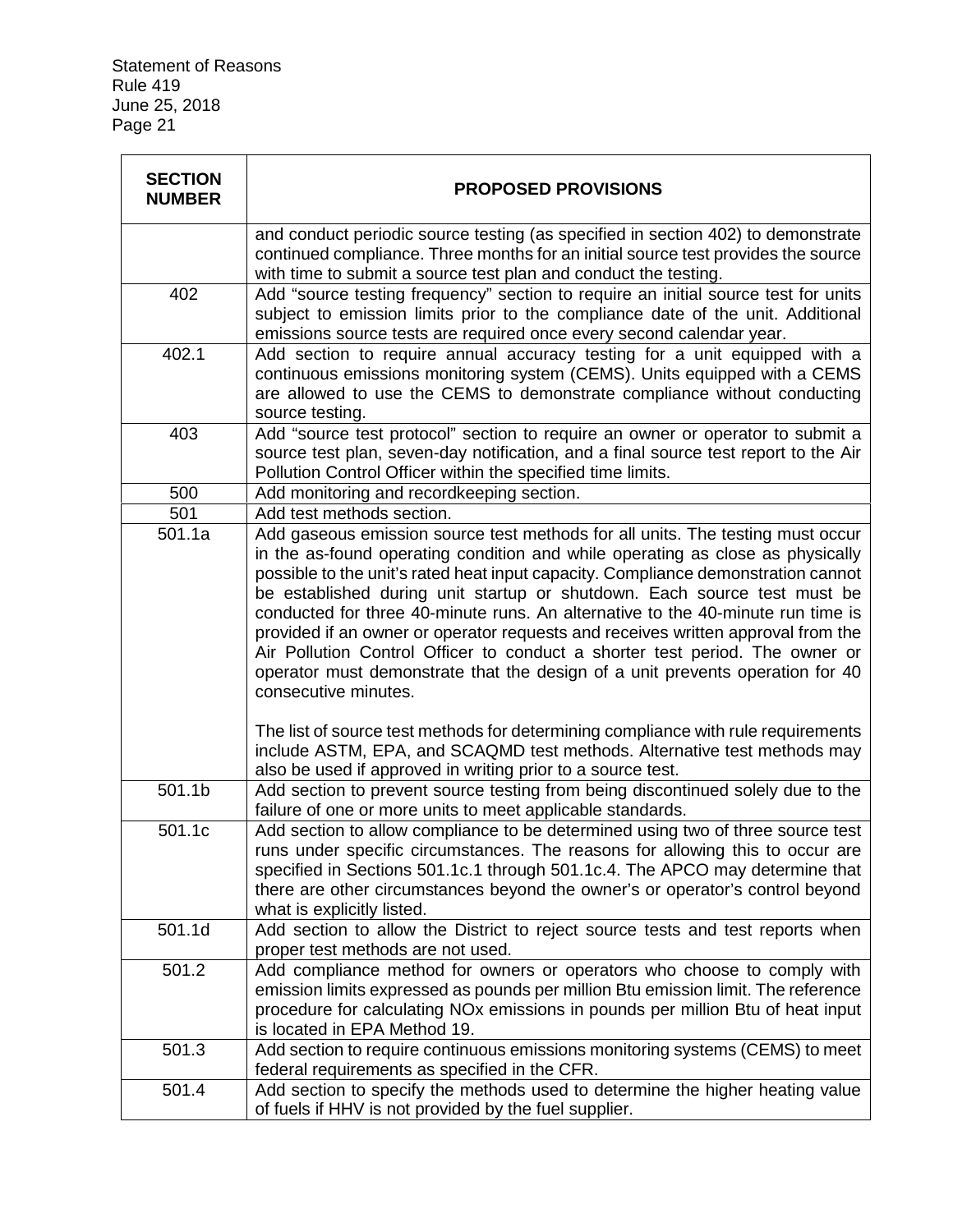| <b>SECTION</b><br><b>NUMBER</b> | <b>PROPOSED PROVISIONS</b>                                                                                                                                                                                                                                                                                                                                         |  |  |
|---------------------------------|--------------------------------------------------------------------------------------------------------------------------------------------------------------------------------------------------------------------------------------------------------------------------------------------------------------------------------------------------------------------|--|--|
| 501.5                           | Add provision that when one test method or set of test methods is specified for<br>any testing, a violation may be established by any of the test methods.                                                                                                                                                                                                         |  |  |
| 502                             | Add recordkeeping section.                                                                                                                                                                                                                                                                                                                                         |  |  |
| 502.1                           | Add requirement that for all units subject to maintenance requirement of Section<br>303, the owner or operator must maintain on-site records of maintenance and a<br>copy of the manufacturer's maintenance schedule and specifications in a manual<br>or other written materials supplied by the manufacturer, distributor, installer, or<br>maintenance company. |  |  |
| 502.2                           | Add requirement for the owner or operator to keep copies of all CEMS data and<br>final source test reports as applicable.                                                                                                                                                                                                                                          |  |  |
| 502.3                           | Add requirement to maintain records on site for a continuous 5-year period and<br>make them available for review on request. The 5 year requirement is consistent<br>with other District rules and EPA guidelines.                                                                                                                                                 |  |  |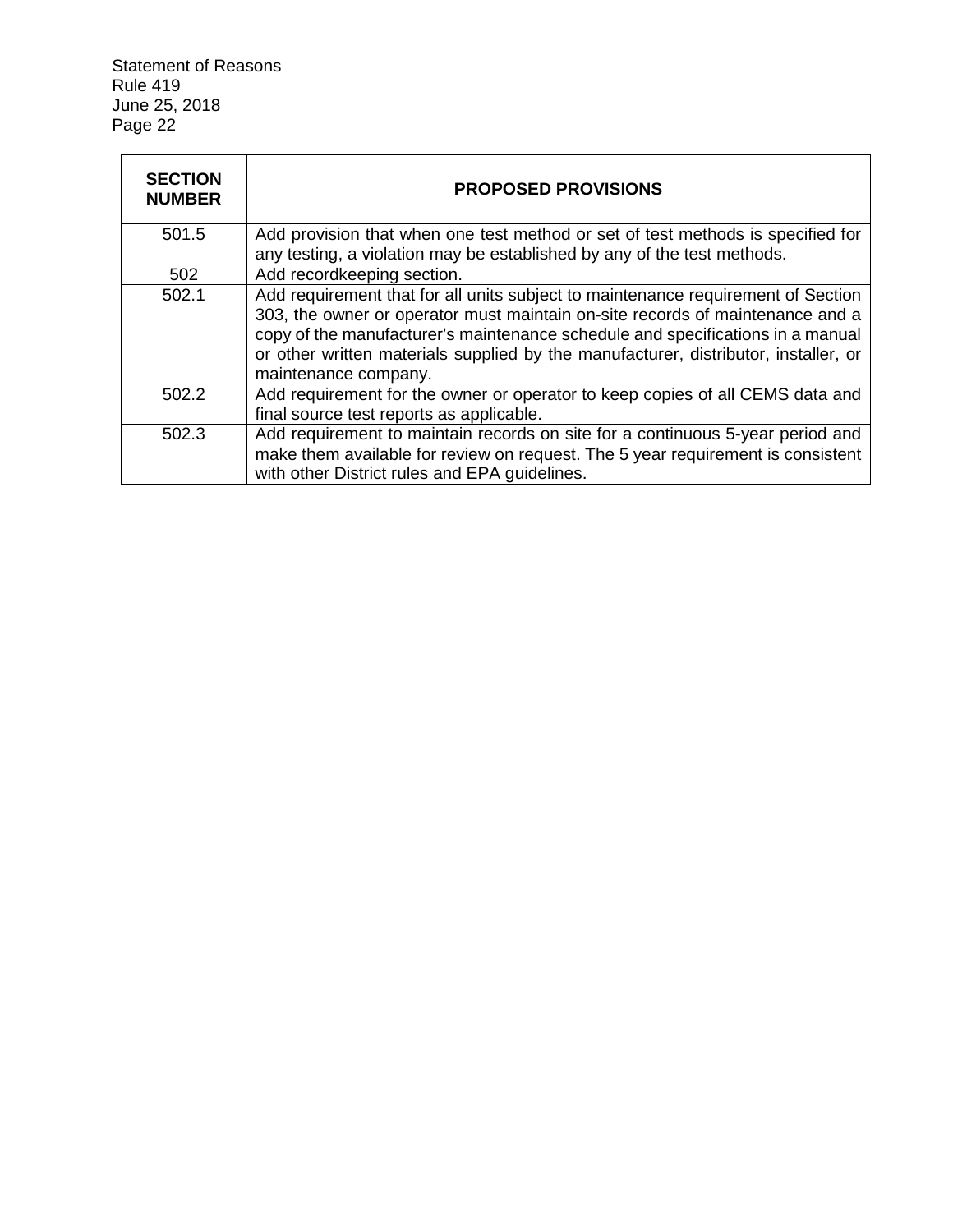## **APPENDIX B COMPARISON OF PROPOSED RULE REQUIREMENTS WITH OTHER AIR POLLUTION CONTROL REQUIREMENTS**

California Health and Safety Code (CHSC) §40727.2 requires air districts to provide a written analysis to: 1) identify all existing federal air pollution control requirements, including Best Available Control Technology (BACT) for new or modified equipment, that apply to the same equipment or source type as the proposed rule, and 2) identify any of the District's existing or proposed rules that apply to the same equipment or source type. The analysis shall compare the following elements:

- Averaging provisions, units, and any other pertinent provisions associated with emission limits.
- Operating parameters and work practice requirements.
- Monitoring, reporting, and recordkeeping requirements, including test methods, format, content, and frequency.
- Any other element that the air district determines warrants review.

There are no other proposed or existing District rules that apply to this source category. Table B-1 contains the required analysis identifying federal BACT air pollution control requirements.

Comparison with BACT: See comparison in Table B-1.

Comparison with existing federal air pollution control requirements:

There are no existing federal air pollution control requirements that apply to this source category.

#### **Table B-1: 40727.2 Matrix for Proposed Rule 419 NOx from Miscellaneous Combustion Units**

| <b>Comparative Requirements</b> |                                                                                                                                                                                                                                                                                                                                                                      |                                                                                                                                                |  |  |
|---------------------------------|----------------------------------------------------------------------------------------------------------------------------------------------------------------------------------------------------------------------------------------------------------------------------------------------------------------------------------------------------------------------|------------------------------------------------------------------------------------------------------------------------------------------------|--|--|
| Elements of<br>Comparison       | Proposed<br><b>Rule 419</b>                                                                                                                                                                                                                                                                                                                                          | Best Available Control Technology (BACT)/<br>Lowest Achievable Emission Rate (LAER)                                                            |  |  |
| Applicability                   | The rule is applicable to any miscellaneous<br>combustion unit with a rated heat input<br>capacity of 2 MMBtu/hr or greater located<br>at a major stationary source of NOx.                                                                                                                                                                                          | Various<br>BACT<br>determinations<br>exist<br>for<br>miscellaneous NOx combustion units, including<br>dehydrators, dryers, heaters, and ovens. |  |  |
| Exemptions                      | Units subject to other district rules<br>Units not subject to permit<br>Air pollution control devices<br>Duct burners<br>Units used by an electrical utility to<br>generate electricity<br>Gas flares<br>Internal combustion engines<br>Cooking units<br>Crematories<br>Dryers used in asphalt manufacturing<br><b>Furnaces</b><br>Incinerators<br>Kilns<br>Roasters | N/A                                                                                                                                            |  |  |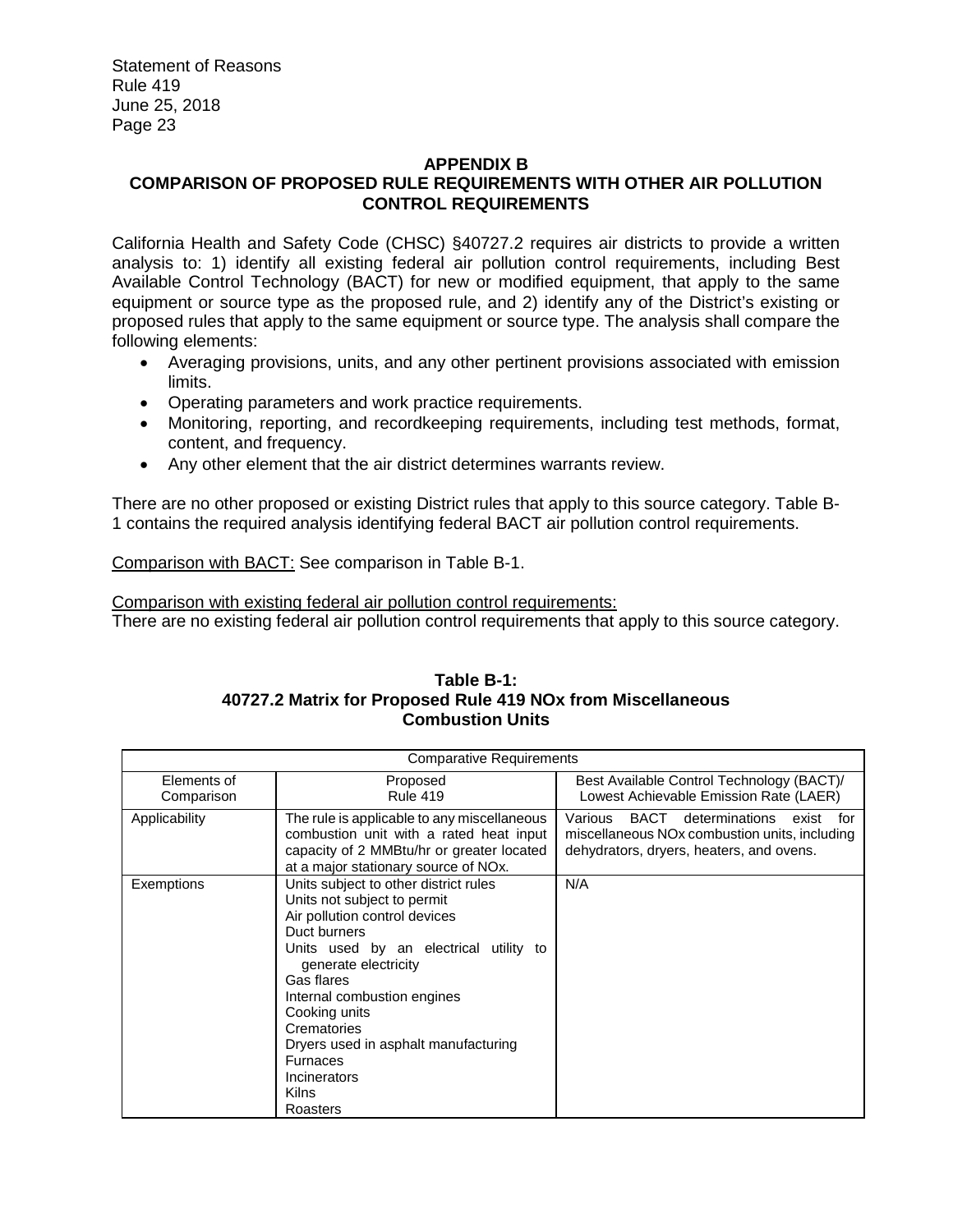| <b>Comparative Requirements</b>               |                                                                                                                                                                                                                                                                                                                     |                                                                                                                                                                                                                                                                          |  |  |  |
|-----------------------------------------------|---------------------------------------------------------------------------------------------------------------------------------------------------------------------------------------------------------------------------------------------------------------------------------------------------------------------|--------------------------------------------------------------------------------------------------------------------------------------------------------------------------------------------------------------------------------------------------------------------------|--|--|--|
| Elements of                                   | Proposed                                                                                                                                                                                                                                                                                                            | Best Available Control Technology (BACT)/                                                                                                                                                                                                                                |  |  |  |
| Comparison                                    | <b>Rule 419</b>                                                                                                                                                                                                                                                                                                     | Lowest Achievable Emission Rate (LAER)                                                                                                                                                                                                                                   |  |  |  |
| <b>NO<sub>x</sub></b> Emission Limits         | See Table 5.<br>Units are in ppmvd $@$ 3% $O2$ or lb/MMBtu.                                                                                                                                                                                                                                                         | <b>SMAQMD BACT guidelines</b><br>Commercial laundry dryer: 30 ppmvd @ 3% O <sub>2</sub><br>Drying oven: 20 ppmvd @ $3\%$ O <sub>2</sub><br><b>SCAQMD BACT guidelines:</b><br>Tenter frame fabric dryer: 60 ppmvd $@$ 3% $O2$<br>Other dryers and ovens: 30 ppmvd @ 3% O2 |  |  |  |
|                                               |                                                                                                                                                                                                                                                                                                                     | SJVUAPCD BACT guidelines<br>Various dryers for food processing: 20 - 70<br>ppmvd @ 3% O <sub>2</sub>                                                                                                                                                                     |  |  |  |
| <b>Averaging Provisions</b>                   | None                                                                                                                                                                                                                                                                                                                | N/A                                                                                                                                                                                                                                                                      |  |  |  |
| Operating parameters<br>Work<br>Practice<br>& | Perform combustion system maintenance<br>in accordance with the manufacturers                                                                                                                                                                                                                                       |                                                                                                                                                                                                                                                                          |  |  |  |
| Requirements                                  | schedule and specifications                                                                                                                                                                                                                                                                                         |                                                                                                                                                                                                                                                                          |  |  |  |
| Monitoring/                                   | Initial source test and source test once                                                                                                                                                                                                                                                                            | N/A                                                                                                                                                                                                                                                                      |  |  |  |
| <b>Testing</b>                                | every second calendar year thereafter                                                                                                                                                                                                                                                                               |                                                                                                                                                                                                                                                                          |  |  |  |
| Monitoring/<br>Recordkeeping                  | • Keep records of maintenance and<br>manufacturer's, distributor's, installer's,<br>maintenance company's written<br>or<br>schedule<br>maintenance<br>and<br>instructions.<br>Keep source test reports and CEMS<br>data as applicable.<br>Maintain records<br>on site<br>for<br>- a<br>continuous five-year period. | N/A                                                                                                                                                                                                                                                                      |  |  |  |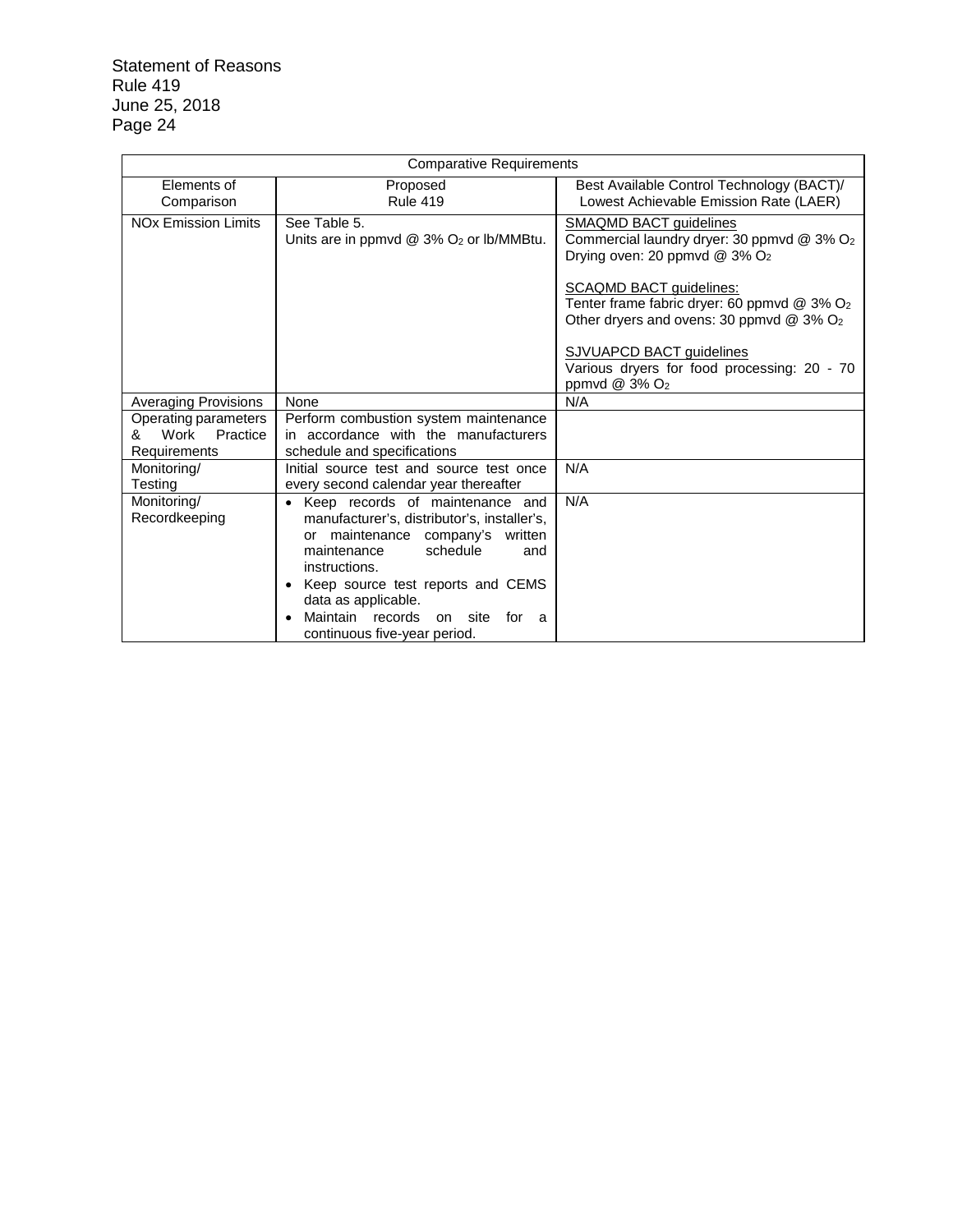#### **APPENDIX C COMMENTS AND RESPONSES**

#### **Public Workshop for Rules 414 and 419**

June 5, 2018, 1:00 p.m.

Attendees:

John Conboy, American River Ag Becky Wood, A. Teichert & Son John Lane, A. Teichert & Son Candice Longnecker, Granite Construction Vince Montoya, Los Rios Community College District G. Pyka, Blue Diamond Growers George Rodriguez, Forterra Pipe Greg Stevenson, H.C. Muddox David Vasquez. Quikrete

#### **Oral Comments from the Public Workshop**

Question #1: Can you come in and out of the low usage exemption in Rule 419?

- Response: The modified proposed Rule 419 no longer includes a low usage exemption. This comment will be addressed in the future amendment of Rule 419.
- Question #2: Will source tests be required for units that haven't been operating?
- Response The modified proposed Rule 419 requires testing for units that haven't been operating. The six units subject to proposed Rule 419 are in operation and therefore this provision has not been added. This comment will be addressed in the future amendment to Rule 419.
- Question #3: The NOx limit for kilns in Ventura County APCD Rule 74.34 is 80 ppmv. In Rule 419, your proposed NOx limits for kilns are 30 ppmv for units operating at less than 1200 °F and 60 ppmy for units operating at 1200 °F or greater. Why are your proposed limits lower than the VCAPCD limit?
- Response: The modified proposed Rule 419 is not applicable to kilns. This comment will be addressed in the future amendment of Rule 419.
- Question #4: My company's soybean roaster (American River Ag) can't meet the 400 ppmv limit for CO.
- Response: The modified proposed Rule 419 is not applicable to soybean roasters. This comment will be addressed in the future amendment of Rule 419.